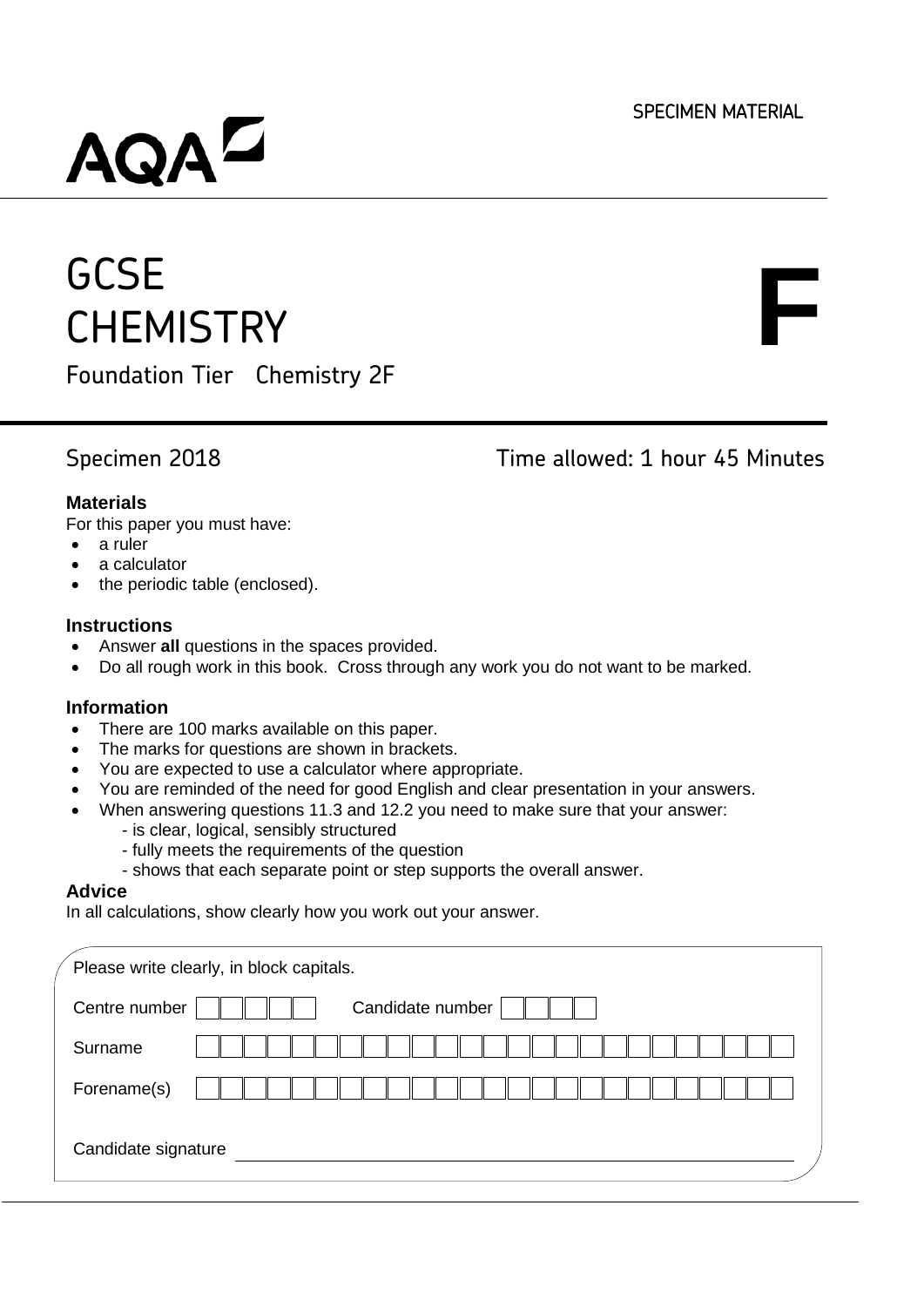| 0<br>$\mathbf 1$ | This question is about mixtures and analysis. |           |
|------------------|-----------------------------------------------|-----------|
| 0                | Which two substances are mixtures?            |           |
|                  | Tick two boxes.                               | [2 marks] |
|                  | Air                                           |           |
|                  | Carbon dioxide                                |           |
|                  | Graphite                                      |           |
|                  | Sodium Chloride                               |           |
|                  | <b>Steel</b>                                  |           |
|                  |                                               |           |

**0 1 . 2** Draw **one** line from each context to the correct meaning.

## **[2 marks]**

| Context                        | Meaning                                                                      |
|--------------------------------|------------------------------------------------------------------------------|
|                                | A substance that has had nothing<br>added to it                              |
|                                |                                                                              |
| Pure substance<br>in chemistry | A single element or a single compound                                        |
|                                |                                                                              |
|                                | A substance containing only atoms which<br>have different numbers of protons |
| <b>Pure</b> substance          |                                                                              |
| in everyday life               | A substance that can be separated by<br>filtration                           |
|                                |                                                                              |
|                                | A useful product made by mixing<br>substances                                |
|                                |                                                                              |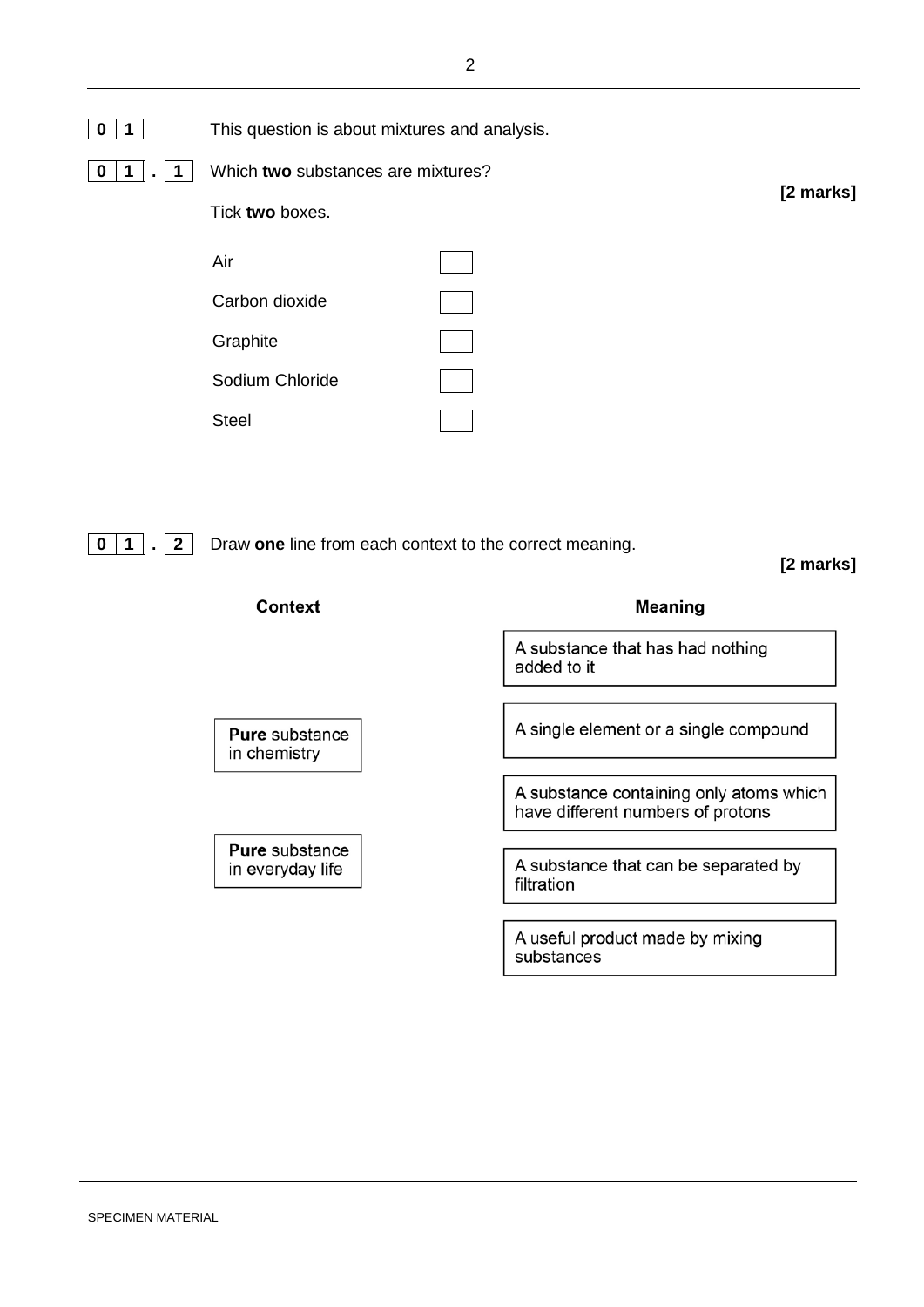| $\mathbf{3}$<br>0 | What is the test for chlorine gas?<br>Tick one box.                                                                                                                                  | $[1$ mark $]$ |
|-------------------|--------------------------------------------------------------------------------------------------------------------------------------------------------------------------------------|---------------|
|                   | A glowing splint relights<br>A lighted splint gives a pop<br>Damp litmus paper turns white<br>Limewater turns milky                                                                  |               |
| 4<br>0<br>1       | A student tested a metal chloride solution with sodium hydroxide solution.<br>A brown precipitate formed.<br>What was the metal ion in the metal chloride solution?<br>Tick one box. | $[1$ mark]    |

| Calcium    |  |
|------------|--|
| Copper(II) |  |
| Iron(II)   |  |
| Iron(III)  |  |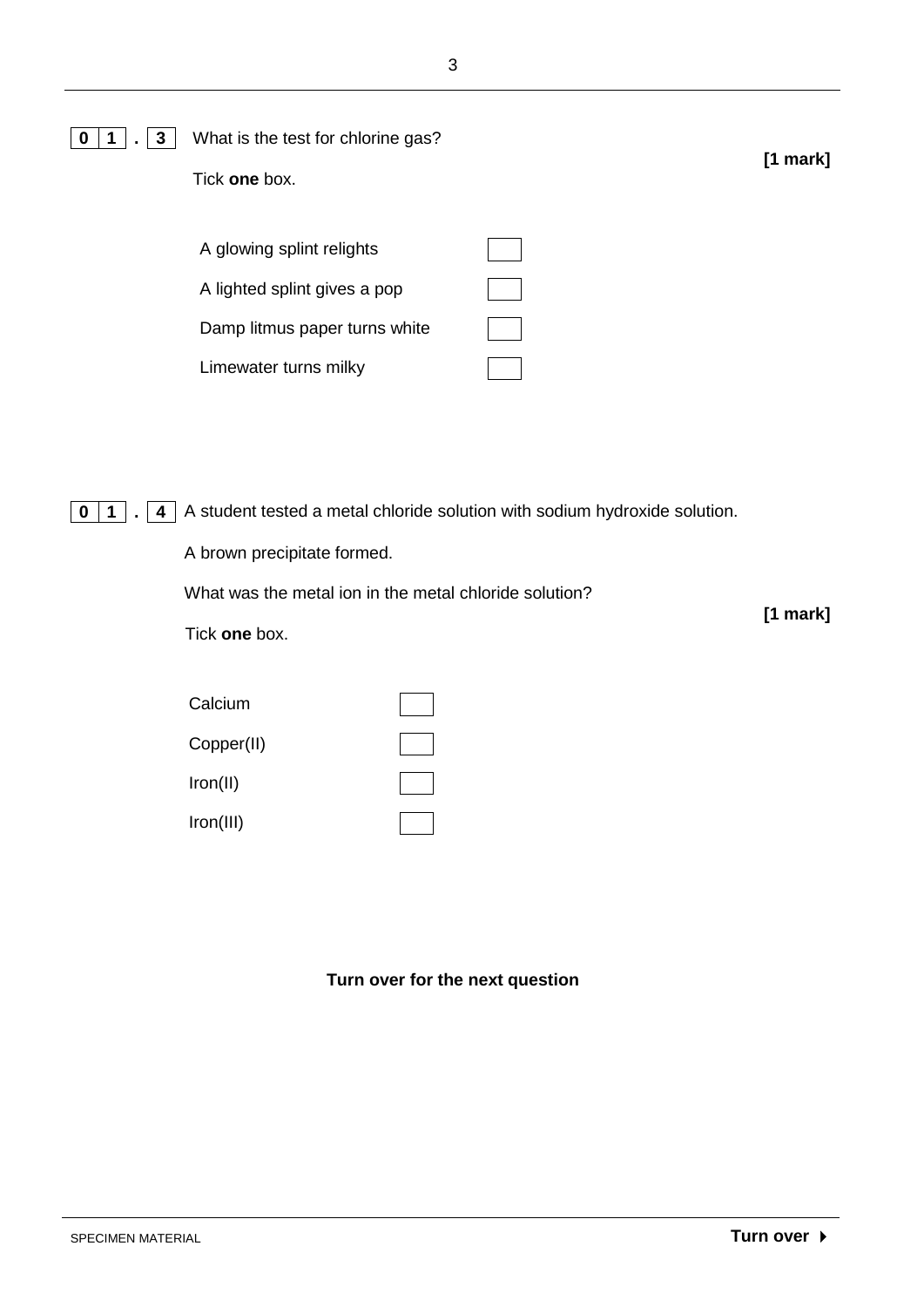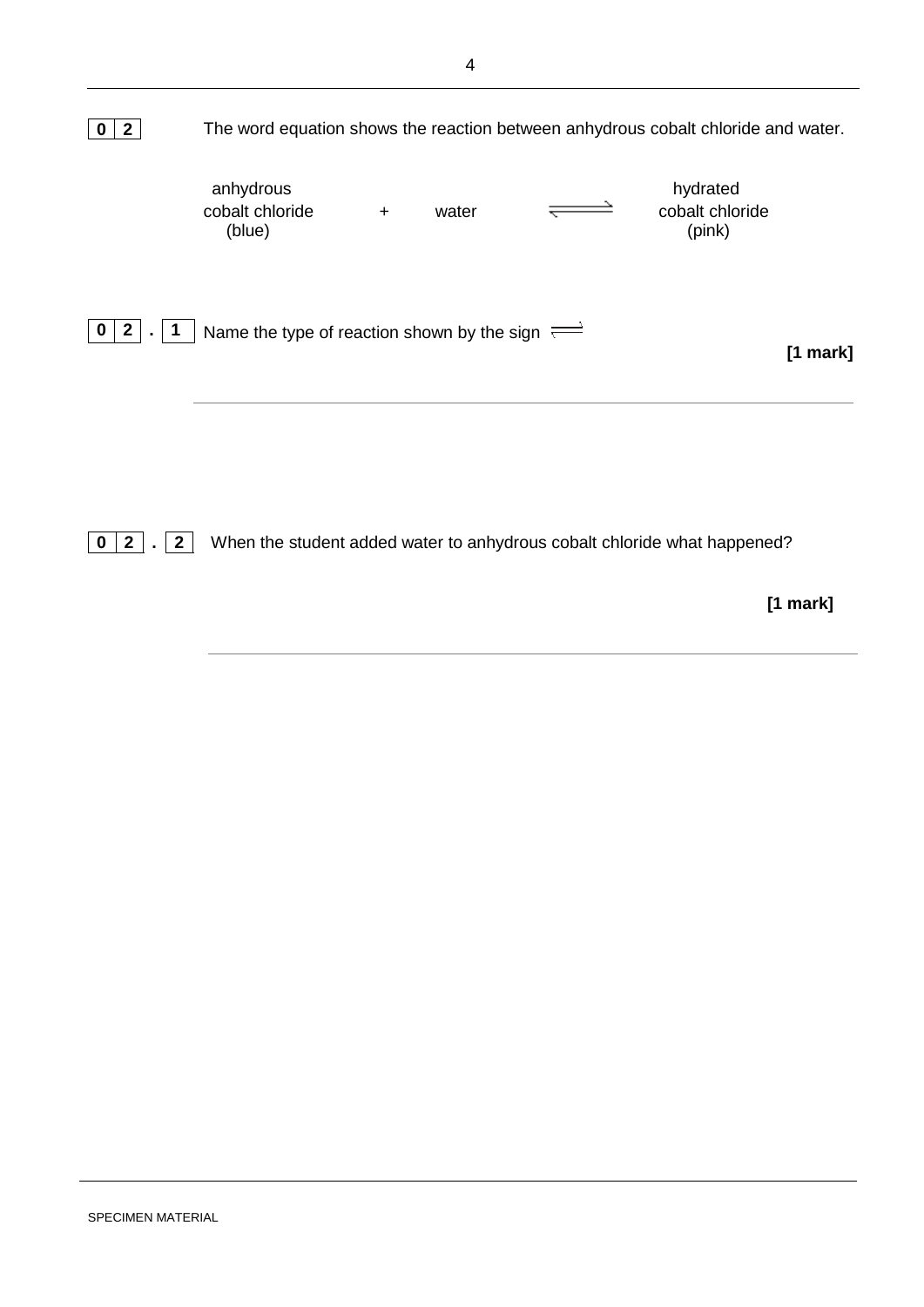#### **0 2 . 3** A student measured the temperature rise when anhydrous cobalt chloride was added to water.

The student's results are shown in **Table 1**.

#### **Table 1**

|                           | Trial 1 | <b>Trial 2</b> | Trial 3 |
|---------------------------|---------|----------------|---------|
| Temperature<br>rise in °C | 8.5     | 8.2            | ຂາ      |

Calculate the mean temperature rise.

#### **[1 mark]**

| $Temperature =$ |  |
|-----------------|--|
|                 |  |

**0 2 . 4** When water was added to anhydrous cobalt chloride an exothermic reaction took place.

> Name the type of reaction when hydrated cobalt chloride reacts to form anhydrous cobalt chloride and water.

> > **[1 mark]**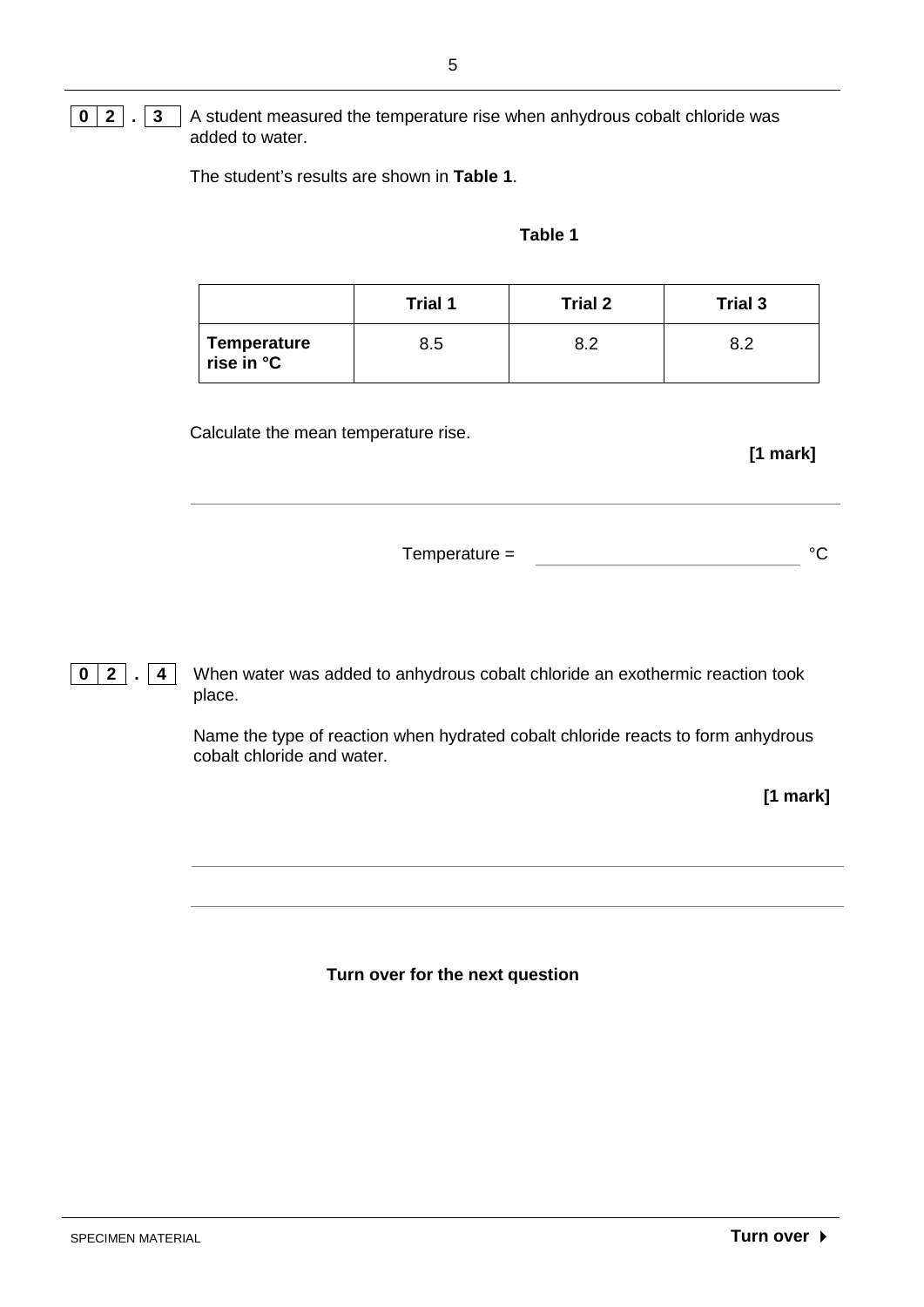**0** 3 Gold is mixed with other metals to make jewellery.

**Figure 2** shows the composition of different carat values of gold.



**[1 mark]**

**Figure 2**

#### SPECIMEN MATERIAL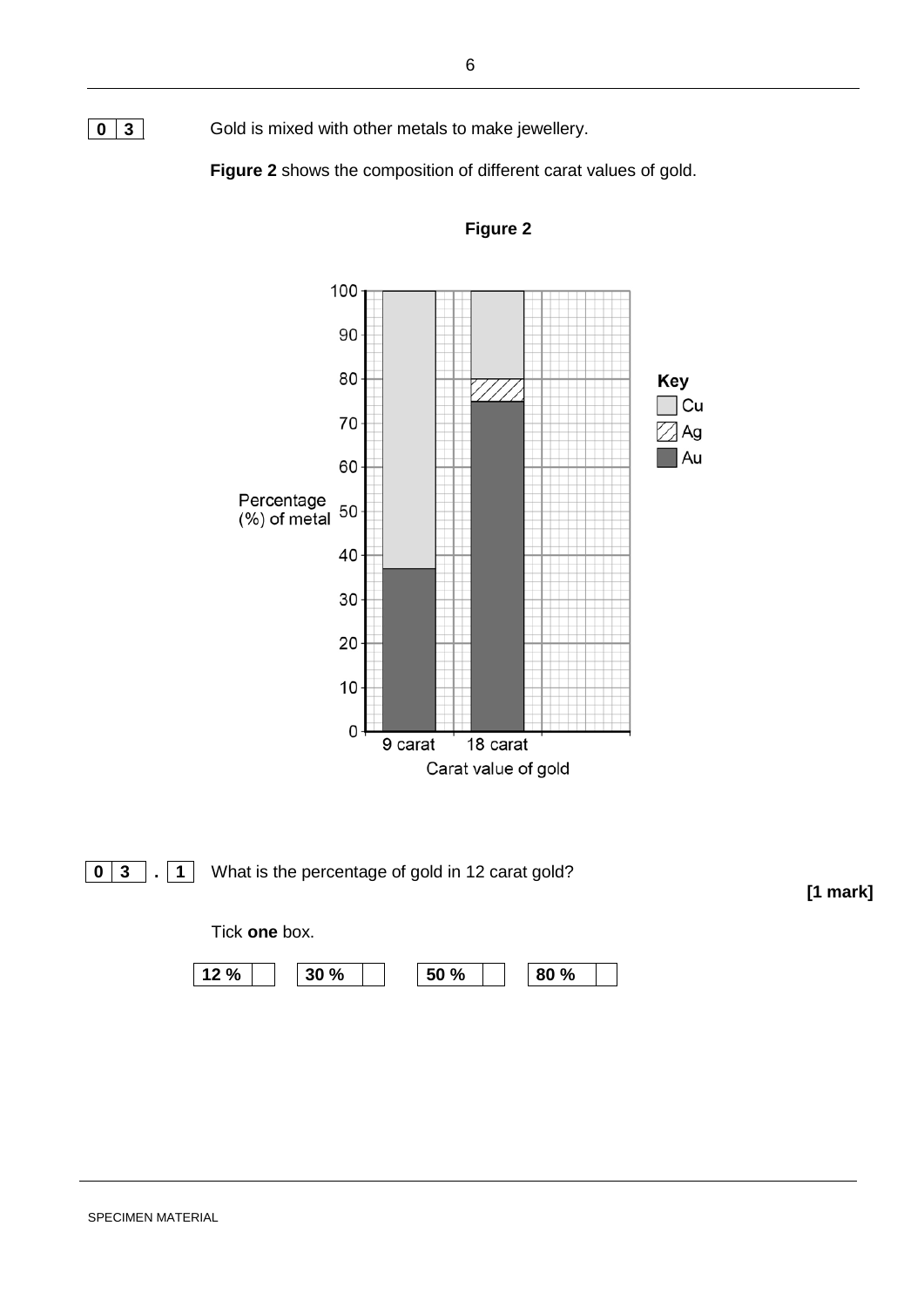| $\mathbf{2}$<br>$\mathbf{3}$<br>$\bf{0}$      | Give the percentage of silver in 18 carat gold.<br>$[1$ mark]                                 |
|-----------------------------------------------|-----------------------------------------------------------------------------------------------|
|                                               | Use Figure 2 to answer this question.                                                         |
|                                               | $\%$                                                                                          |
|                                               |                                                                                               |
|                                               |                                                                                               |
| 3 <sup>1</sup><br>$\mathbf{3}$<br>$\mathbf 0$ | Suggest two reasons why 9 carat gold is often used instead of pure gold to make<br>jewellery. |
|                                               | [2 marks]                                                                                     |
|                                               | 1                                                                                             |
|                                               | <u>a sa barang ang pagpagang nagarang pang</u><br>$\overline{2}$                              |
|                                               |                                                                                               |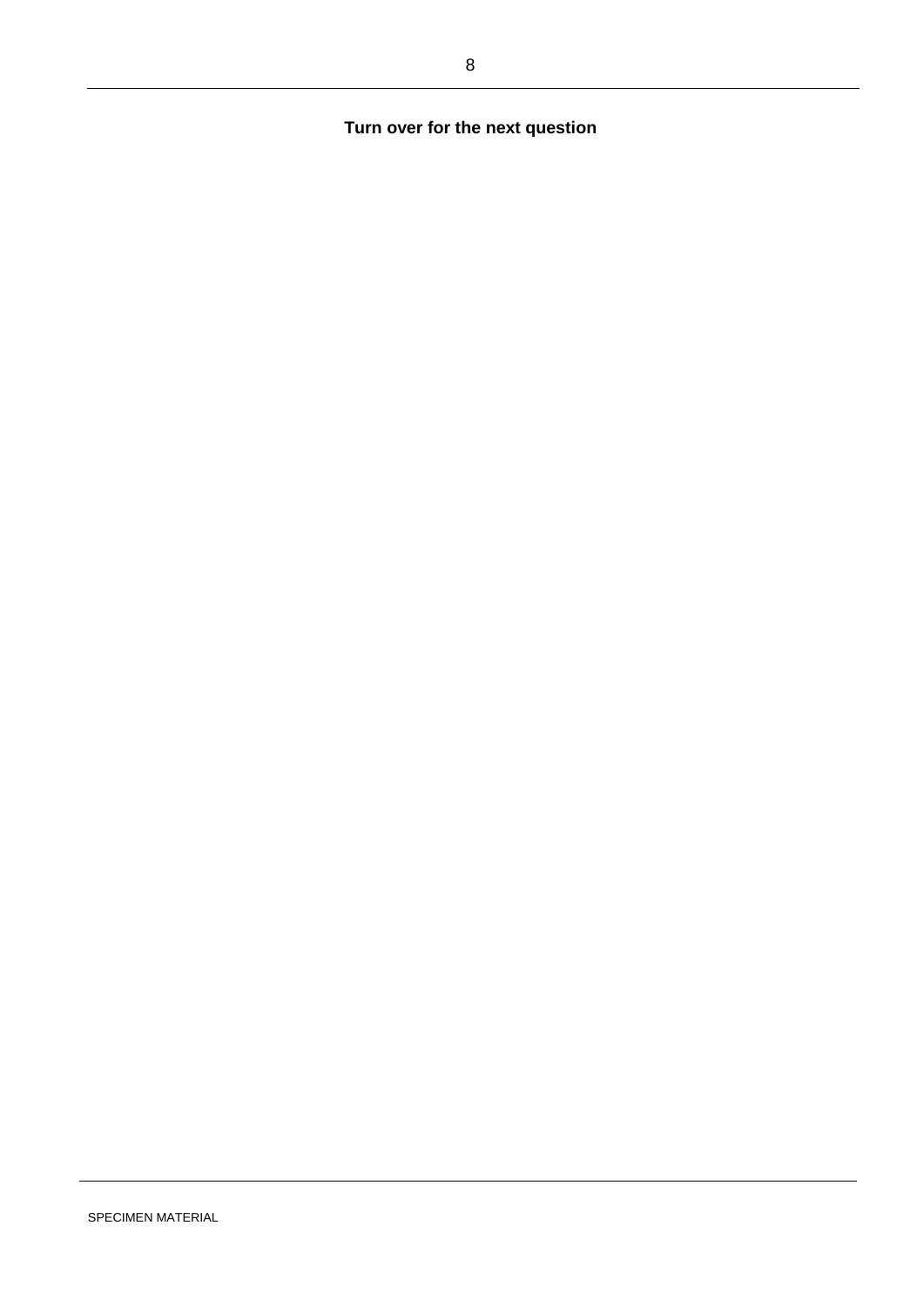This is the method used.

- 1. Put a spot of food colouring **X** on the start line.
- 2. Put spots of three separate dyes, **A**, **B** and **C**, on the start line.
- 3. Place the bottom of the paper in water and leave it for several minutes.

**0 4 . 1 Figure 3** shows the apparatus the student used.



Give **two** mistakes the student made in setting up the experiment.

**[2 marks]**

#### Tick **two** boxes.

| The lid was on the beaker.                        |  |
|---------------------------------------------------|--|
| The paper did not touch the bottom of the beaker. |  |
| The spots were too small.                         |  |
| The start line was drawn in ink.                  |  |
| The water level was above the spots.              |  |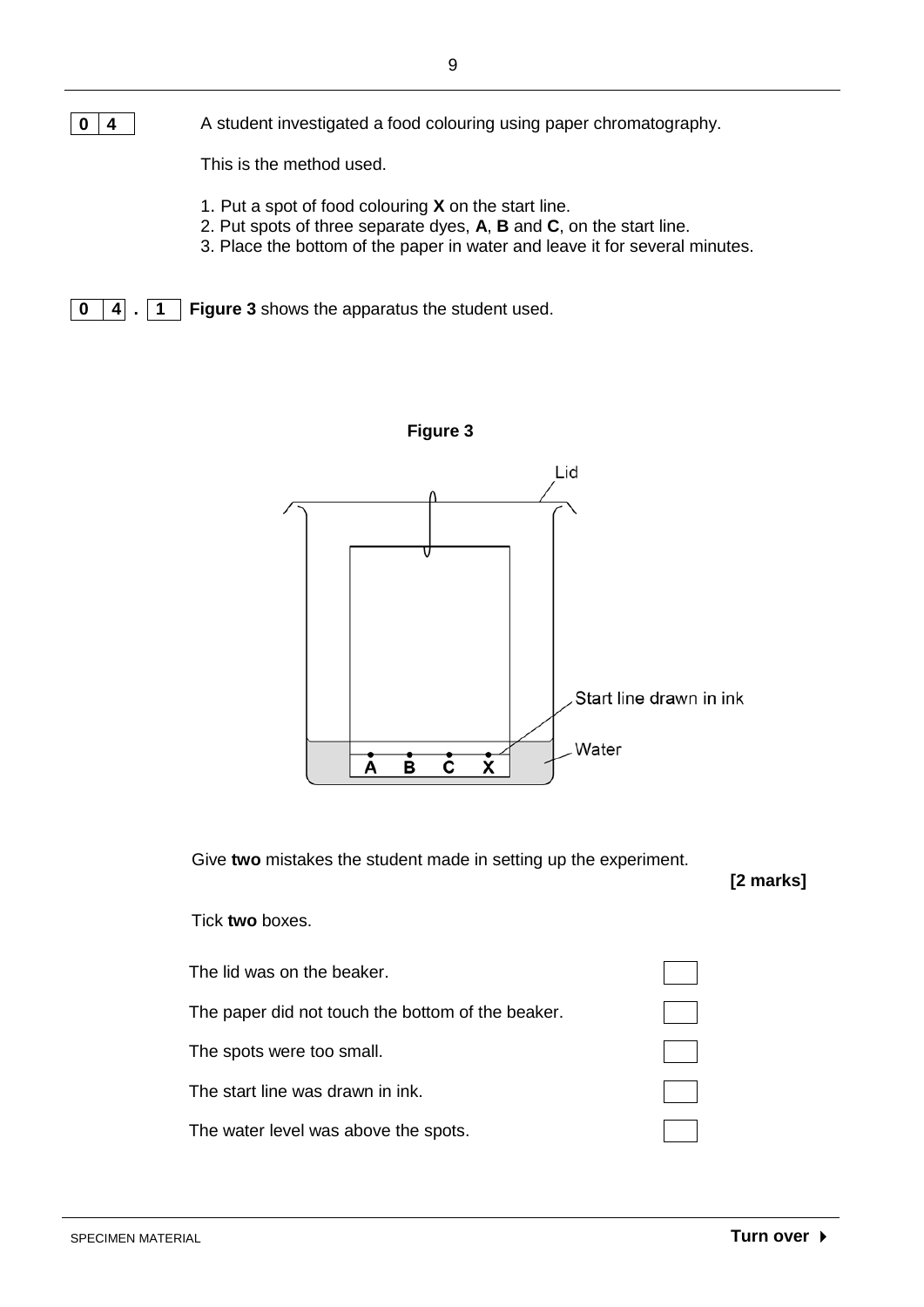Another student set the experiment up correctly.

**Figure 4** shows the student's results.





**0 4 . 2** How many dyes were in **X**?

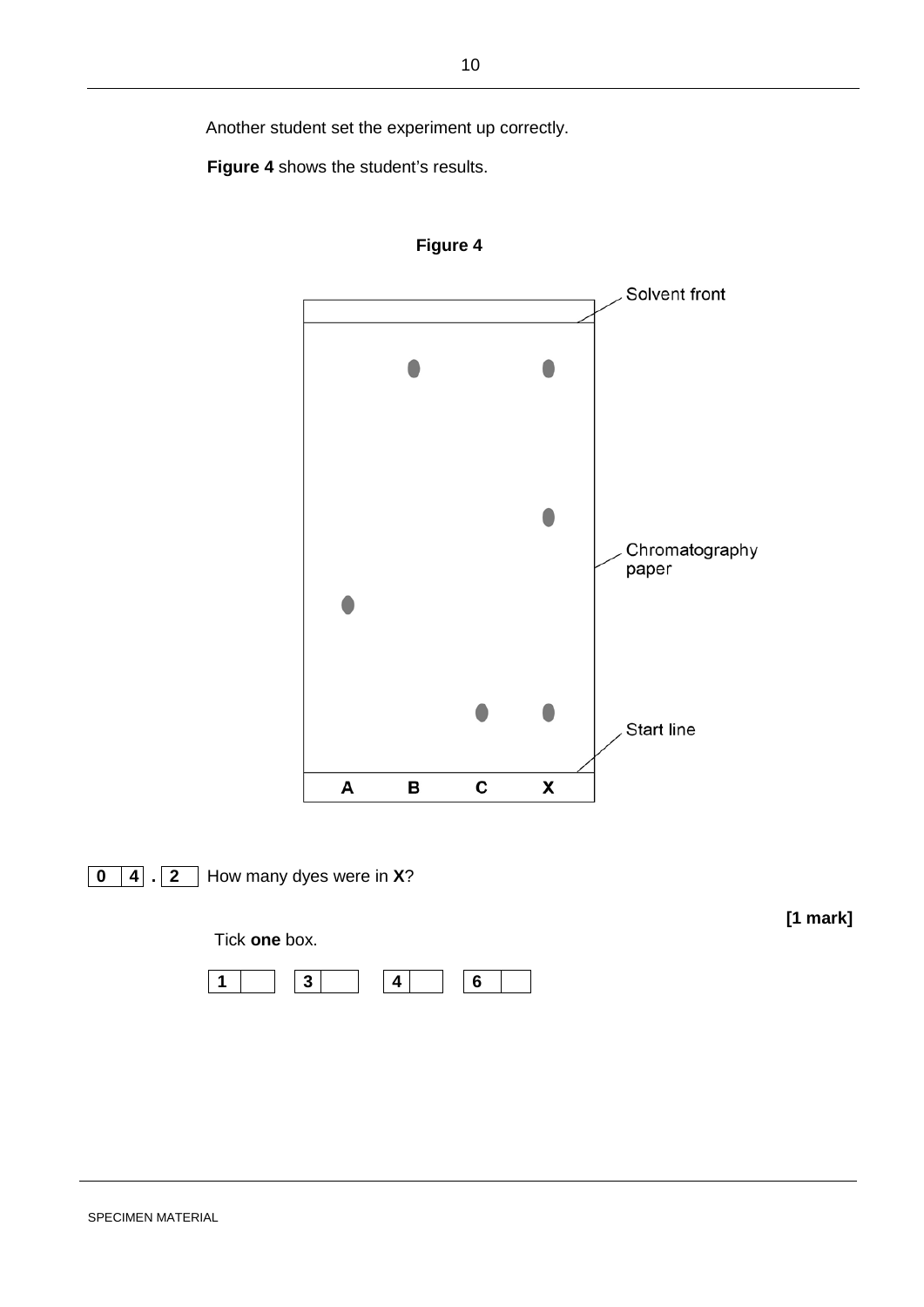| Which dye, A, B or C, is not in X?<br>$. \vert 3 \vert$<br>4<br>0 |            |
|-------------------------------------------------------------------|------------|
| Write your answer in the box.                                     | $[1$ mark] |
|                                                                   |            |
|                                                                   |            |
| Use Figure 4 to complete Table 1.<br>$\overline{4}$<br>0<br>4     |            |

Calculate the value for R<sub>f</sub> for dye A.

**[5 marks]**

#### **Table 1**

|                                           | Distance in mm |
|-------------------------------------------|----------------|
| Distance moved by dye A                   |                |
| Distance from start line to solvent front |                |

Use the equation:

 $R_f$  = distance moved by dye  $\bf{A}$ distance moved by solvent

Give your answer to two significant figures.

 $R_f$  value =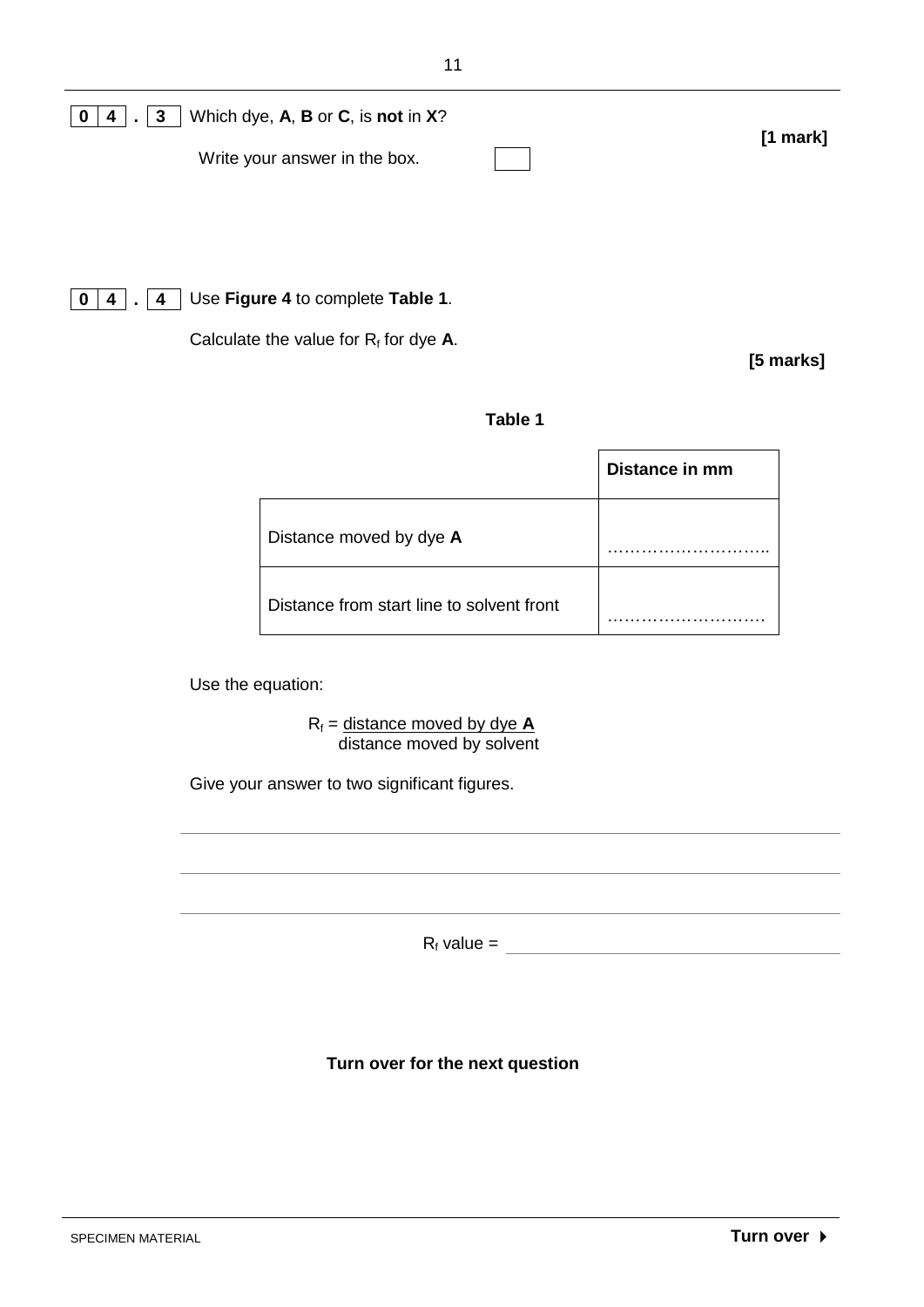

**0 5 . 2** An increase in global temperature will cause climate change.

What is **one** possible effect of climate change?

Tick **one** box.

**Deforestation** 

Sea levels rising

Global dimming

Volcanic activity



**[1 mark]**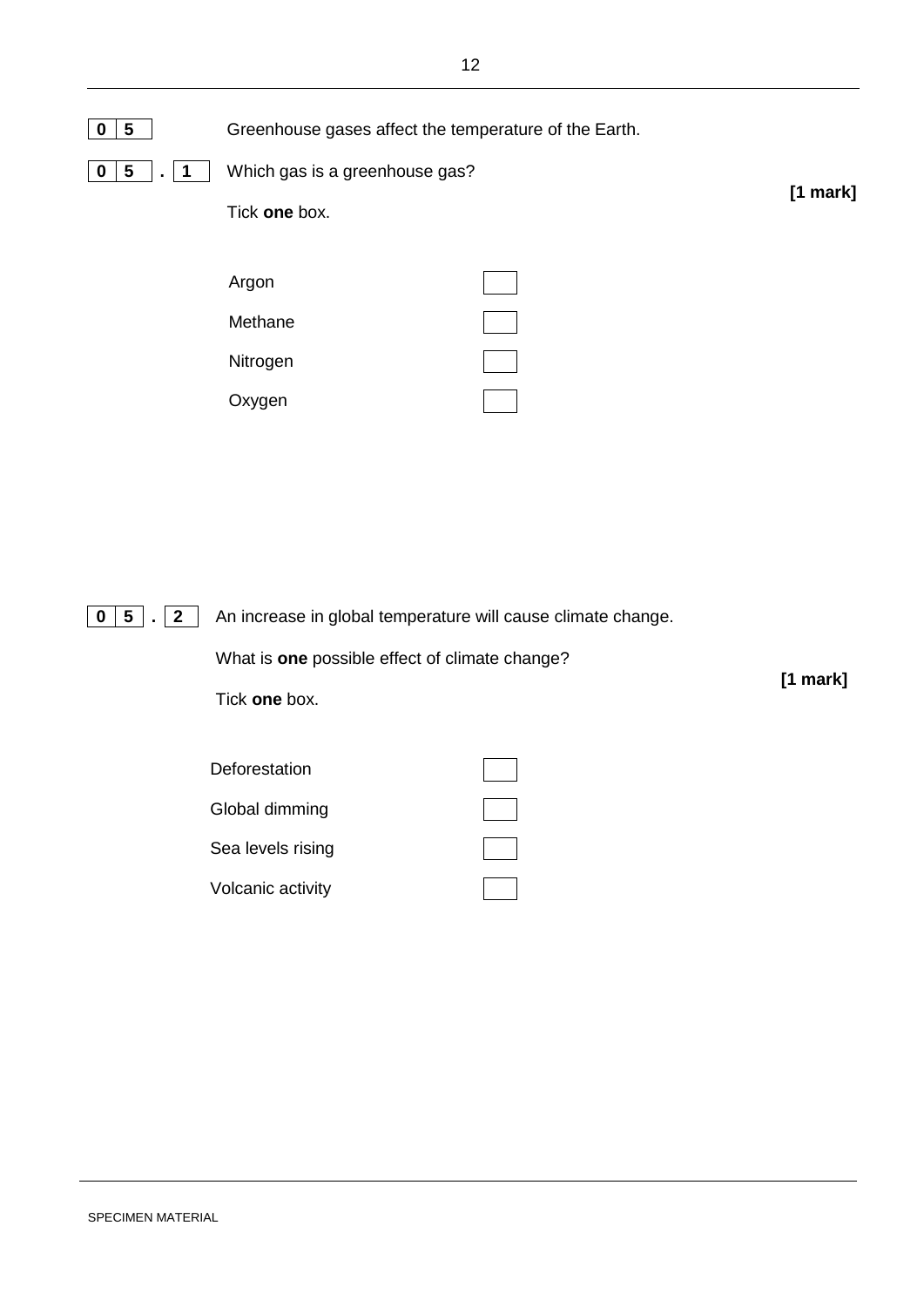Carbon dioxide is also a greenhouse gas.

**Figure 5** shows how the concentration of carbon dioxide in the atmosphere has changed since 1850.



**Figure 5**

**0 5 . 3** Which process is the reason for the change in carbon dioxide concentration shown on **Figure 5**? **[1 mark]**

Tick **one** box.

| Burning of fossil fuels        |  |
|--------------------------------|--|
| Carbon capture                 |  |
| Formation of sedimentary rocks |  |
| Photosynthesis                 |  |

**Question 5 continues on the next page**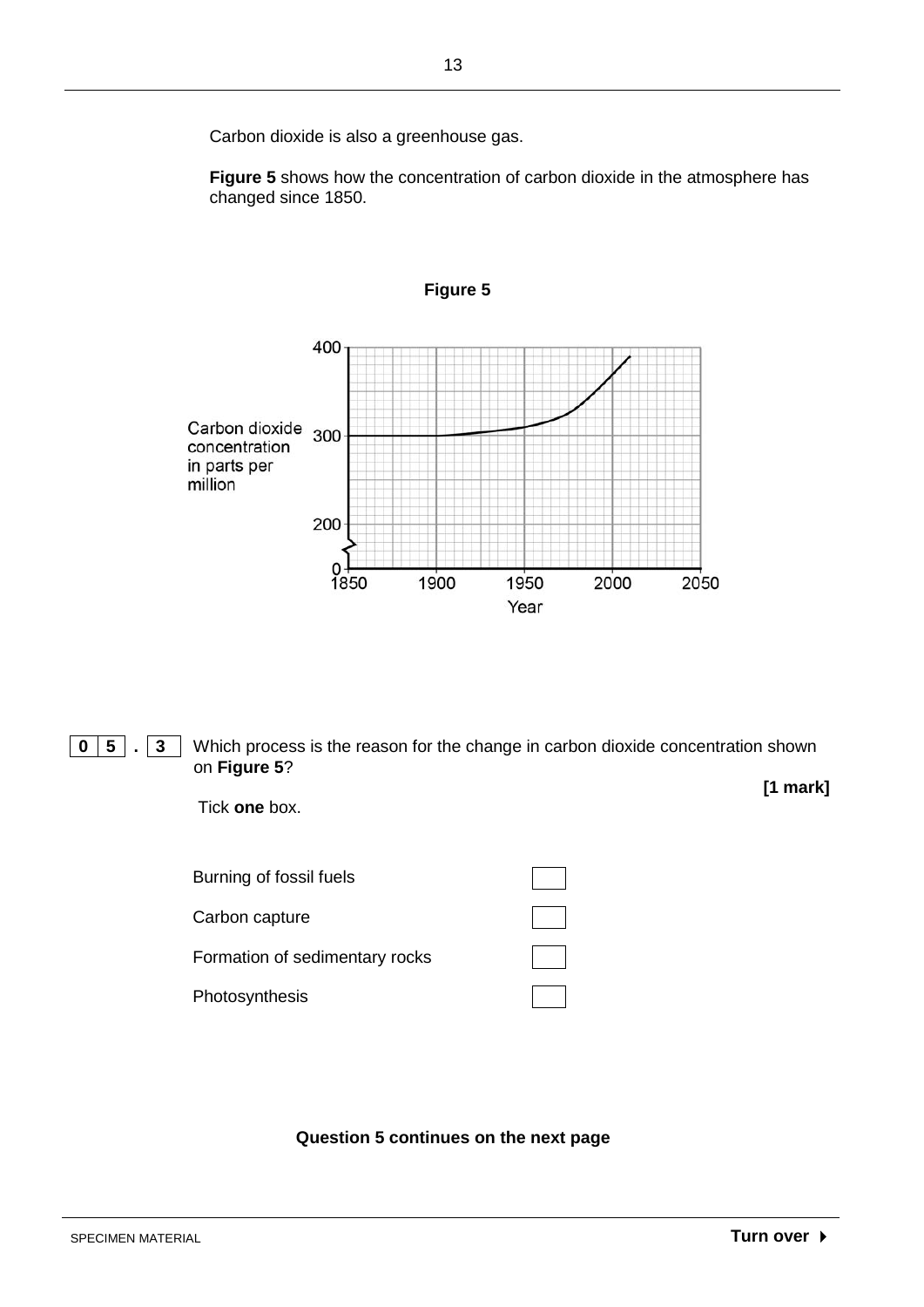## **0 5 . 4** Give **three** conclusions that can be made from **Figure 5**. **[3 marks]**  $\mathbf 1$   $\mathbf 1$ 2  $3$   $\overline{\phantom{a}}$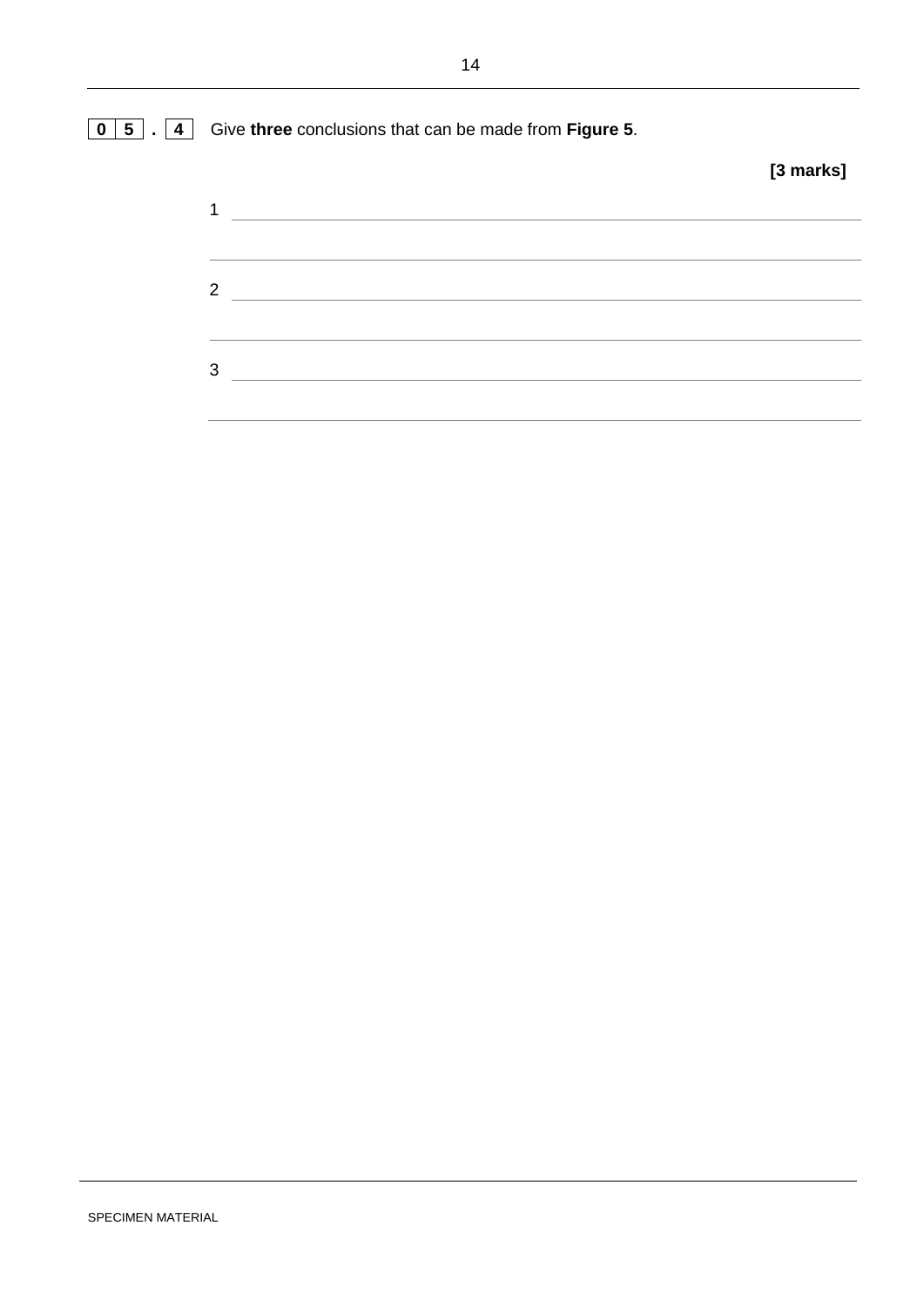**0 6 Table 2** gives information about four alcohols.

#### **Table 2**

| <b>Alcohol</b> | <b>Formula</b>                     | <b>Melting point</b><br>in °C | <b>Boiling point</b><br>in °C |
|----------------|------------------------------------|-------------------------------|-------------------------------|
| Methanol       | CH <sub>3</sub> OH                 | -94                           | 65                            |
| Ethanol        | CH <sub>3</sub> CH <sub>2</sub> OH | $-118$                        | 78                            |
| Propanol       | $CH_3CH_2CH_2OH$                   | $-129$                        | 97                            |
| <b>Butanol</b> | $CH_3CH_2CH_2CH_2OH$               | $-89$                         | 118                           |

**0 6** . **1** Which alcohol in **Table 2** is liquid over the greatest temperature range?

**[1 mark]**

## **0 6 . 2** Which statement is correct?

Tick **one** box.

| A molecule of ethanol has 5 hydrogen atoms |  |
|--------------------------------------------|--|
| Butanol has the highest boiling point      |  |
| Methanol has the largest molecules         |  |
| Propanol has the highest melting point     |  |

#### **Question 6 continues on the next page**

**[1 mark]**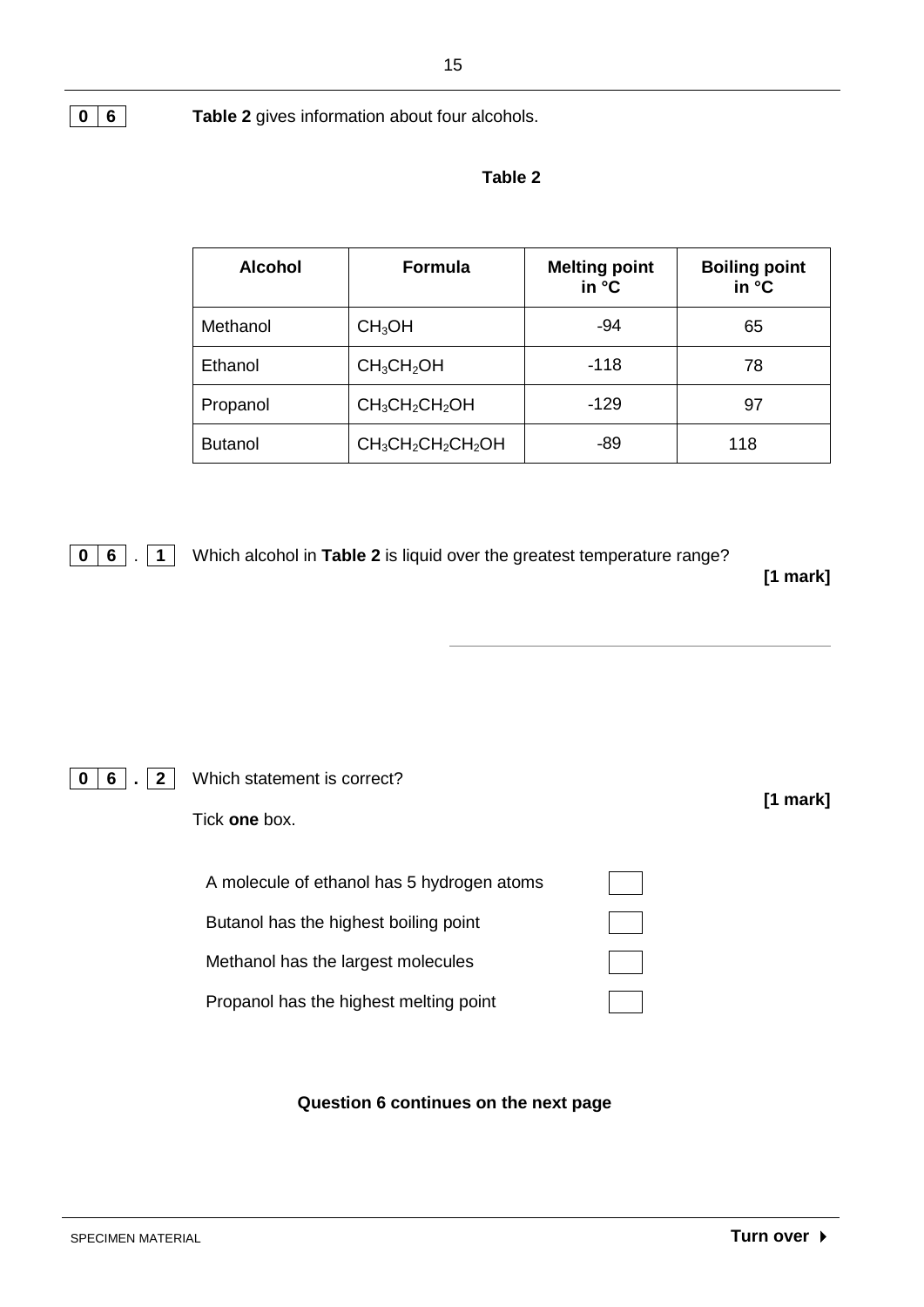

Draw the missing bonds in **Figure 6** to complete the displayed formula for methanol.



**Figure 7** shows a flow diagram of the process to produce ethanol.



**0 6 . 4** Complete the word equation for the reaction to produce ethanol.

**[1 mark]**

**[1 mark]**

 $\rightarrow$  ethanol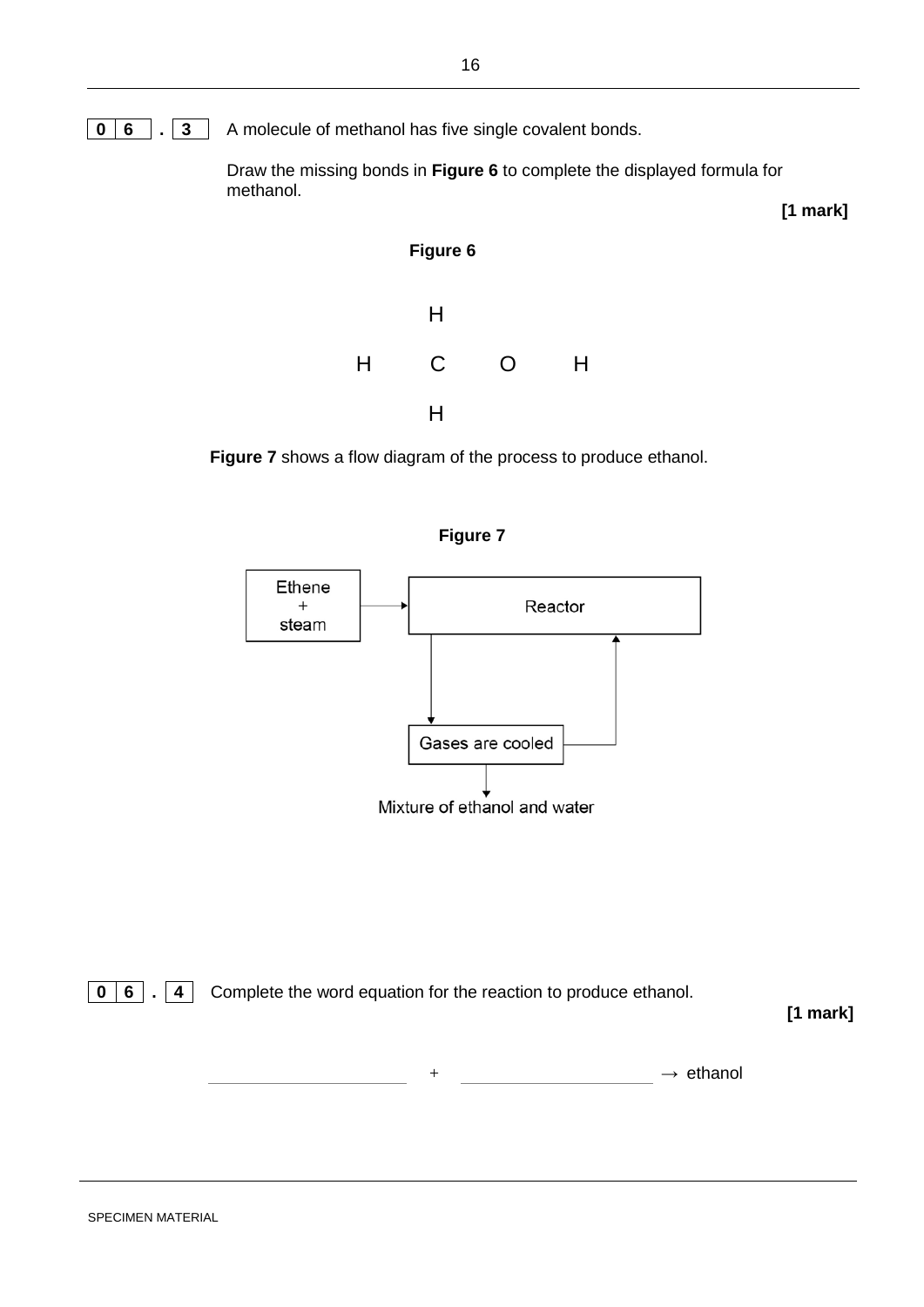| $5\phantom{.0}$<br>$6\phantom{.}$<br>0 | What happens to the unreacted ethene?                                                                                                                                                                                                                | [1 mark]  |
|----------------------------------------|------------------------------------------------------------------------------------------------------------------------------------------------------------------------------------------------------------------------------------------------------|-----------|
|                                        |                                                                                                                                                                                                                                                      |           |
| 6<br>6 <sup>1</sup><br>0               | Wine contains ethanol.<br>A bottle of wine was left open in air.<br>After a few days, the wine tasted of vinegar.<br>Vinegar is a solution of ethanoic acid in water.<br>Explain how oxidation causes the wine to taste of vinegar after a few days. | [3 marks] |
|                                        |                                                                                                                                                                                                                                                      |           |
|                                        |                                                                                                                                                                                                                                                      |           |
|                                        |                                                                                                                                                                                                                                                      |           |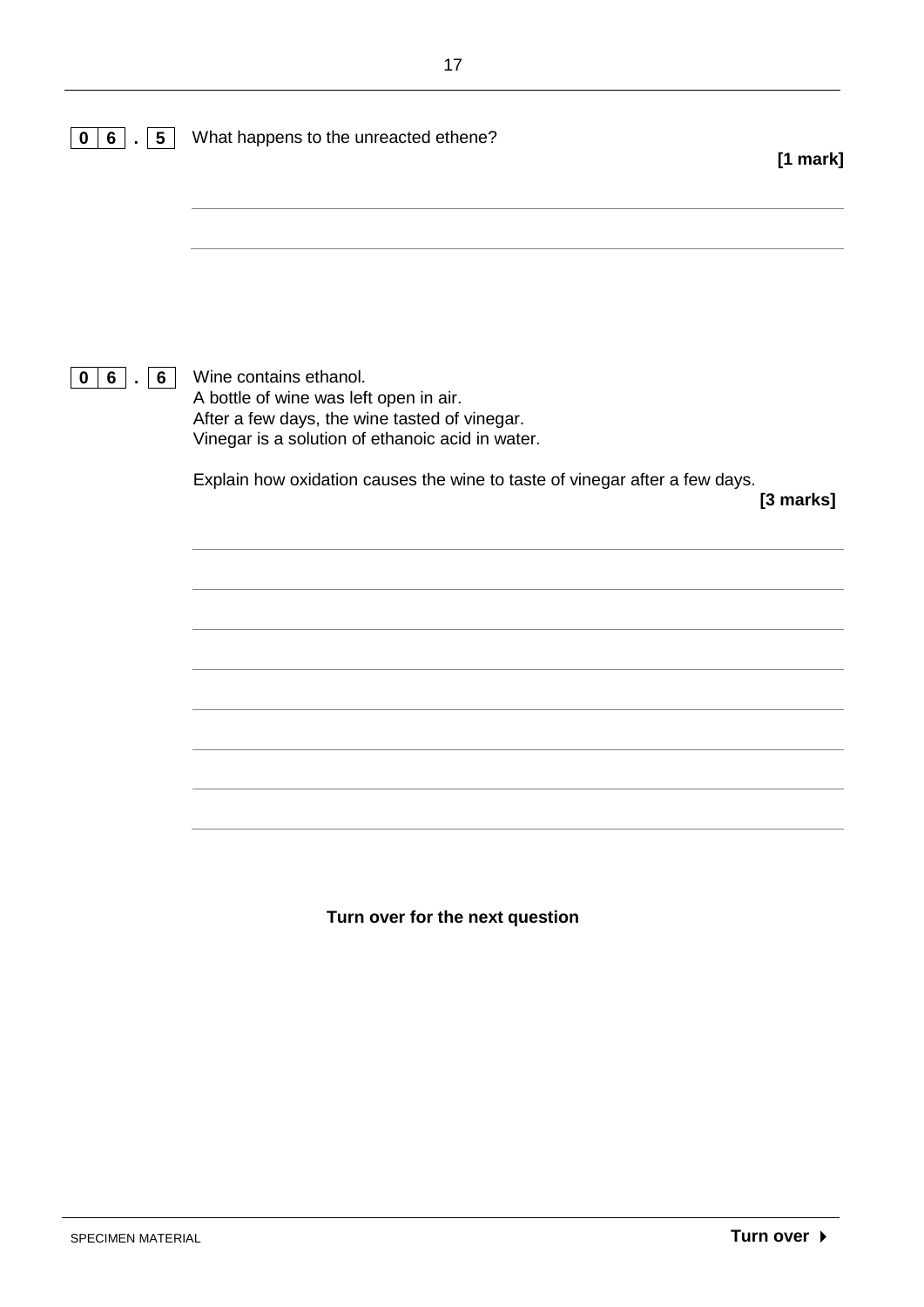| $\boldsymbol{0}$<br>$7$ .<br>$\vert$ 1                          | Nitrogen and hydrogen are passed over iron to produce ammonia in the<br>Haber Process.                       |            |
|-----------------------------------------------------------------|--------------------------------------------------------------------------------------------------------------|------------|
|                                                                 | Balance the equation for the reaction.<br>$N_2$<br>NH <sub>3</sub><br>H <sub>2</sub><br>$+$<br>$\rightarrow$ | $[1$ mark] |
| $\mathbf 0$<br>7 <sup>7</sup><br>$\mathbf{2}$<br>$\overline{a}$ | What is iron used for in the Haber process?<br>Tick one box.                                                 | $[1$ mark] |
|                                                                 | catalyst<br>fuel<br>monomer<br>reactant                                                                      |            |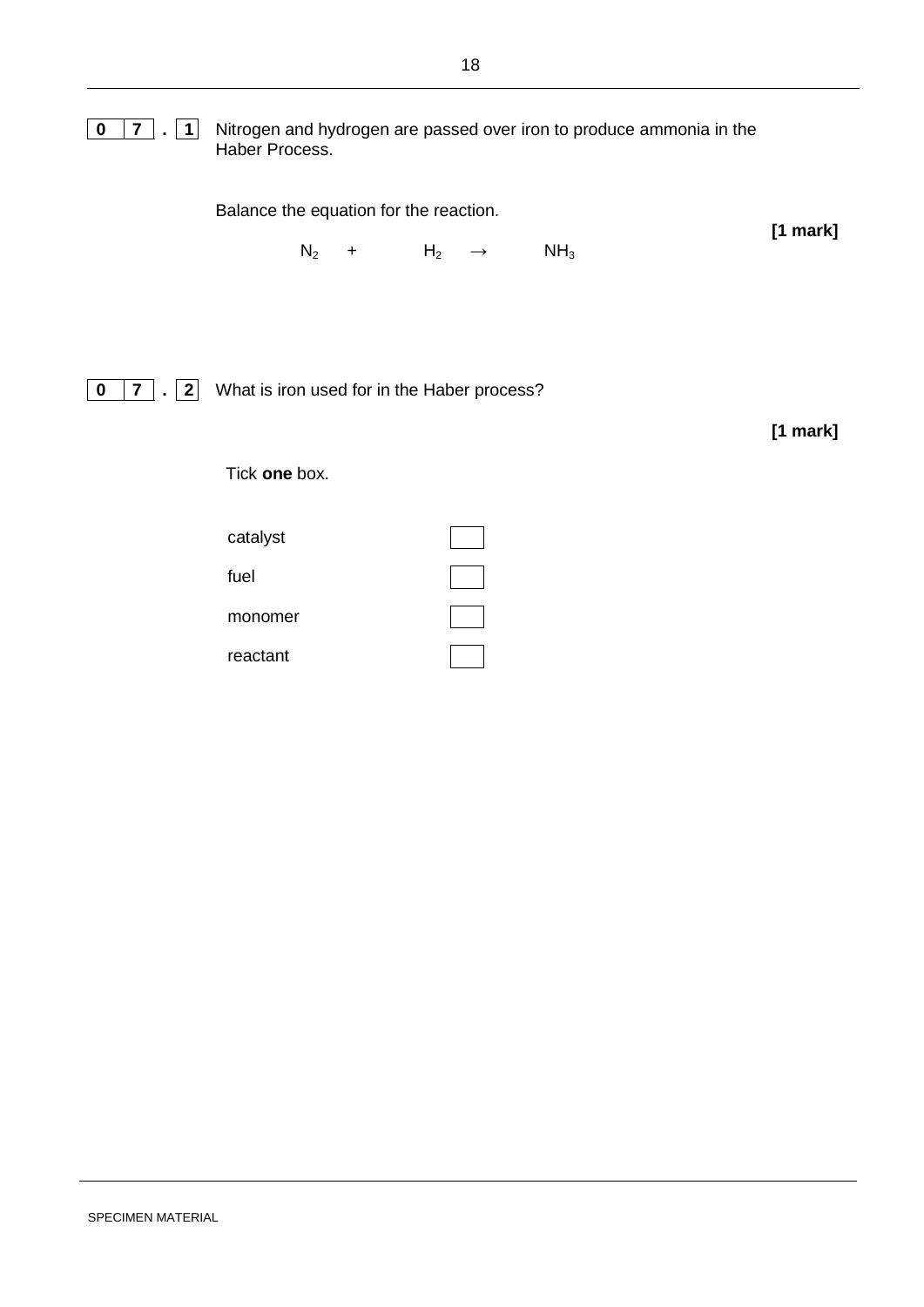

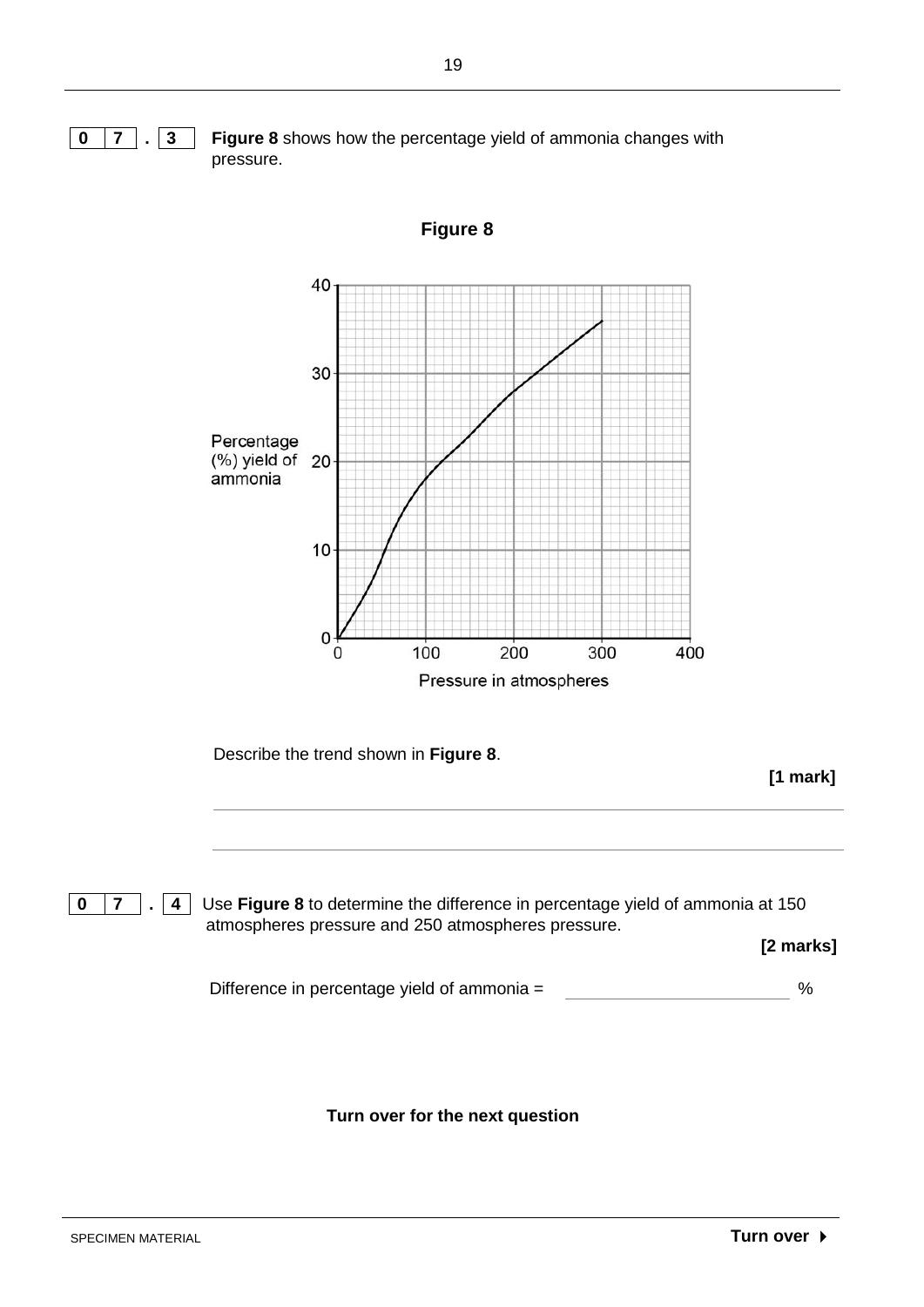**0 8** This question is about hydrocarbons.

**0 8 . 1** The names and formulae of three hydrocarbons in the same homologous series are:

| Ethane  | $C_2H_6$    |
|---------|-------------|
| Propane | $C_3H_8$    |
| Butane  | $C_4H_{10}$ |

The next member in the series is pentane.

What is the formula of pentane?

**[1 mark]**

| $\overline{2}$<br>8<br>0 | Which homologous series contains ethane, propane and butane?  |               |
|--------------------------|---------------------------------------------------------------|---------------|
|                          | Tick one box.                                                 | $[1$ mark $]$ |
|                          | Alcohols                                                      |               |
|                          | Alkanes                                                       |               |
|                          | Alkenes                                                       |               |
|                          | Carboxylic acids                                              |               |
|                          |                                                               |               |
|                          |                                                               |               |
| $\mathbf{3}$<br>8<br>0   | Propane $(C_3H_8)$ is used as a fuel.                         |               |
|                          | Complete the equation for the complete combustion of propane. | [2 marks]     |
|                          | $C_3H_8$<br>5O <sub>2</sub><br>$\rightarrow$ 3<br>+ 4<br>$+$  |               |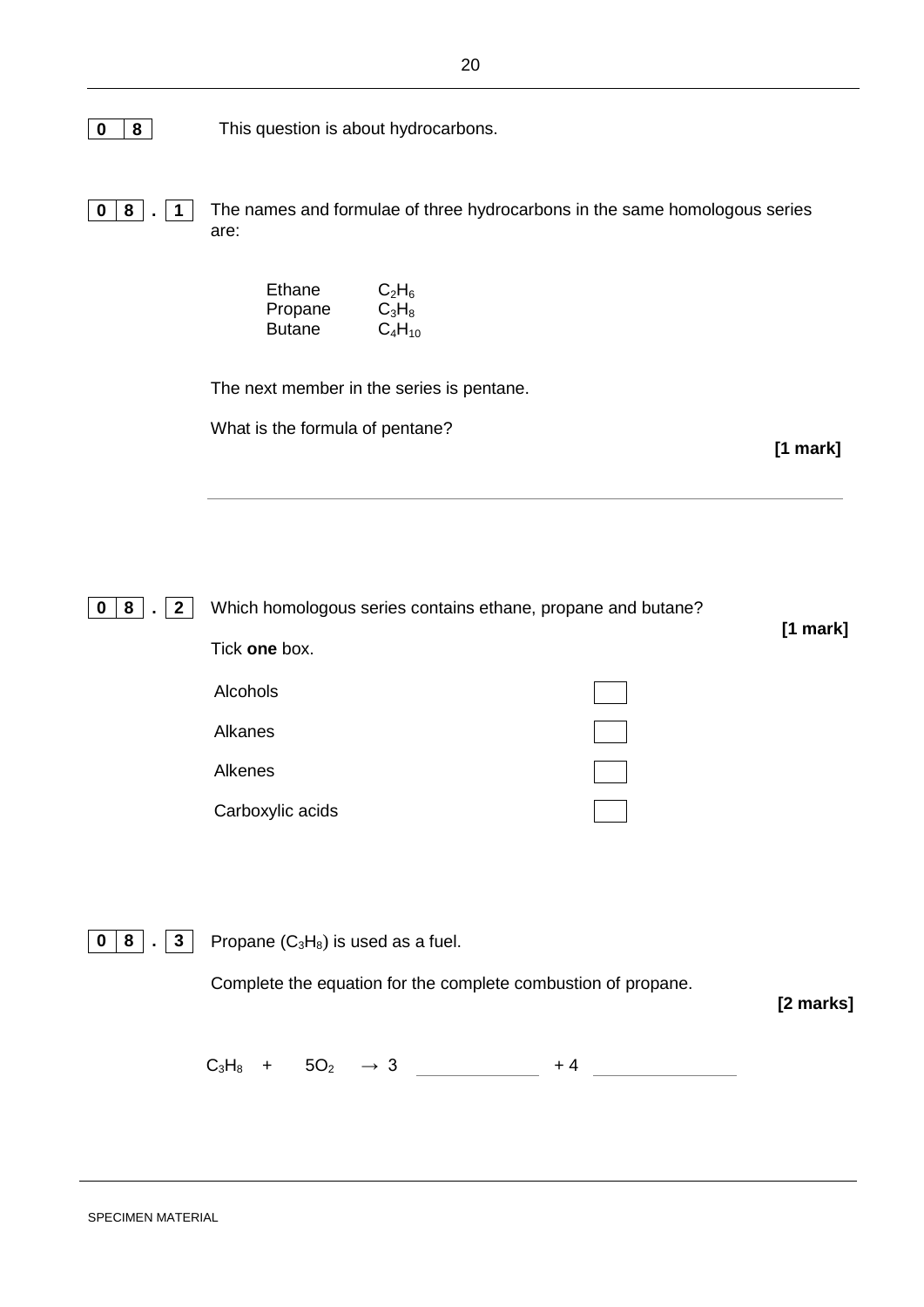$\boxed{0}$  **8**  $\boxed{4}$  Octane  $(C_8H_{18})$  is a hydrocarbon found in petrol.

Explain why octane is a hydrocarbon.

**[2 marks]**

**0 8 . 5 Table 3** gives information about the pollutants produced by cars using diesel or petrol as a fuel.

#### **Table 3**

| <b>Fuel</b>   | <b>Relative amounts of pollutants</b> |                              |                       |
|---------------|---------------------------------------|------------------------------|-----------------------|
|               | <b>Oxides of</b><br><b>Nitrogen</b>   | <b>Particulate</b><br>matter | <b>Carbon dioxide</b> |
| <b>Diesel</b> | 31                                    | 100                          | 85                    |
| Petrol        | 23                                    |                              | 100                   |

Compare the pollutants from cars using diesel with those from cars using petrol. **[3 marks]**

#### **Question 8 continues on the next page**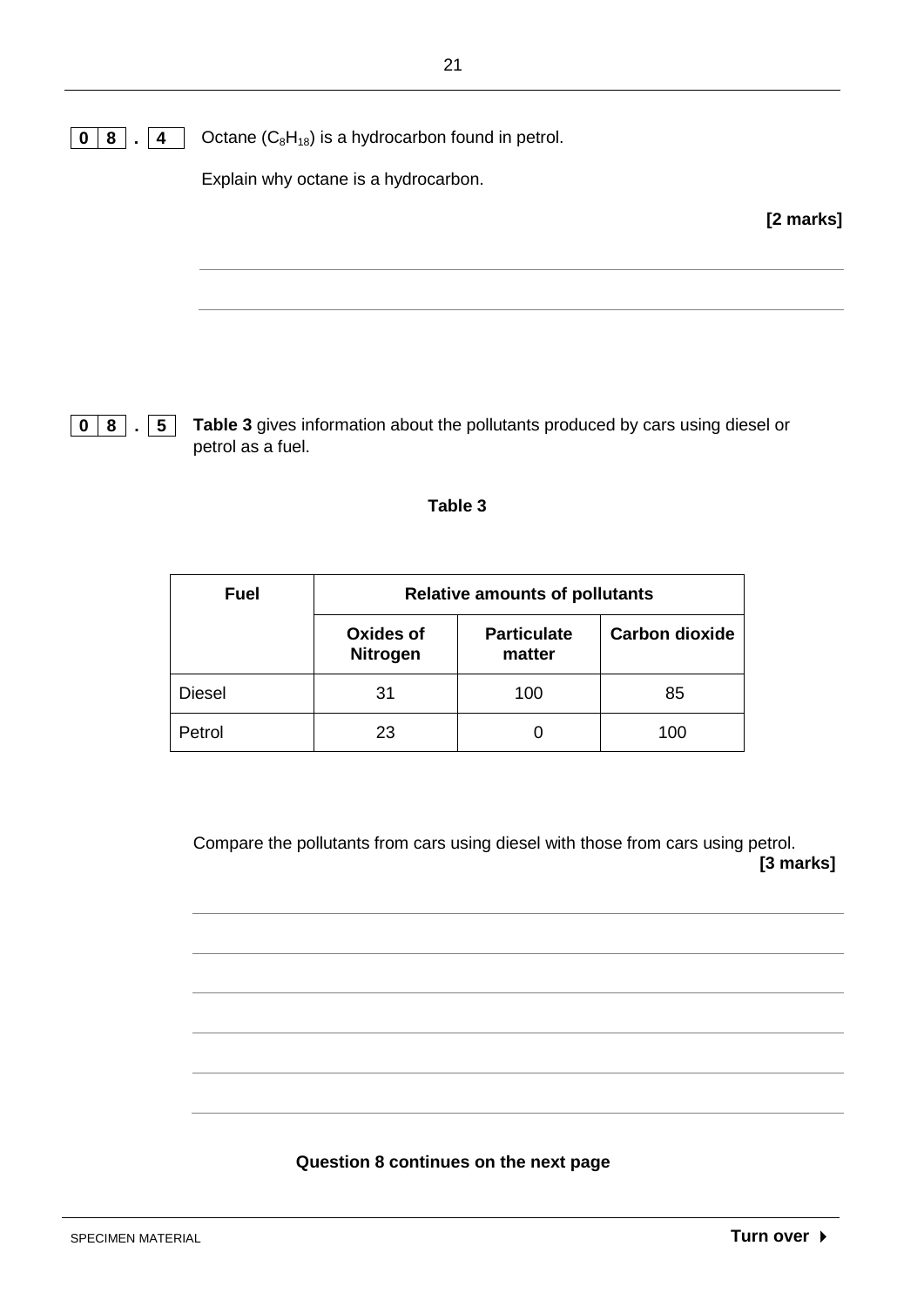## **0 8 . 6** Pollutants cause environmental impacts.

Draw **one** line from each pollutant to the environmental impact caused by the pollutant.

**[2 marks]**

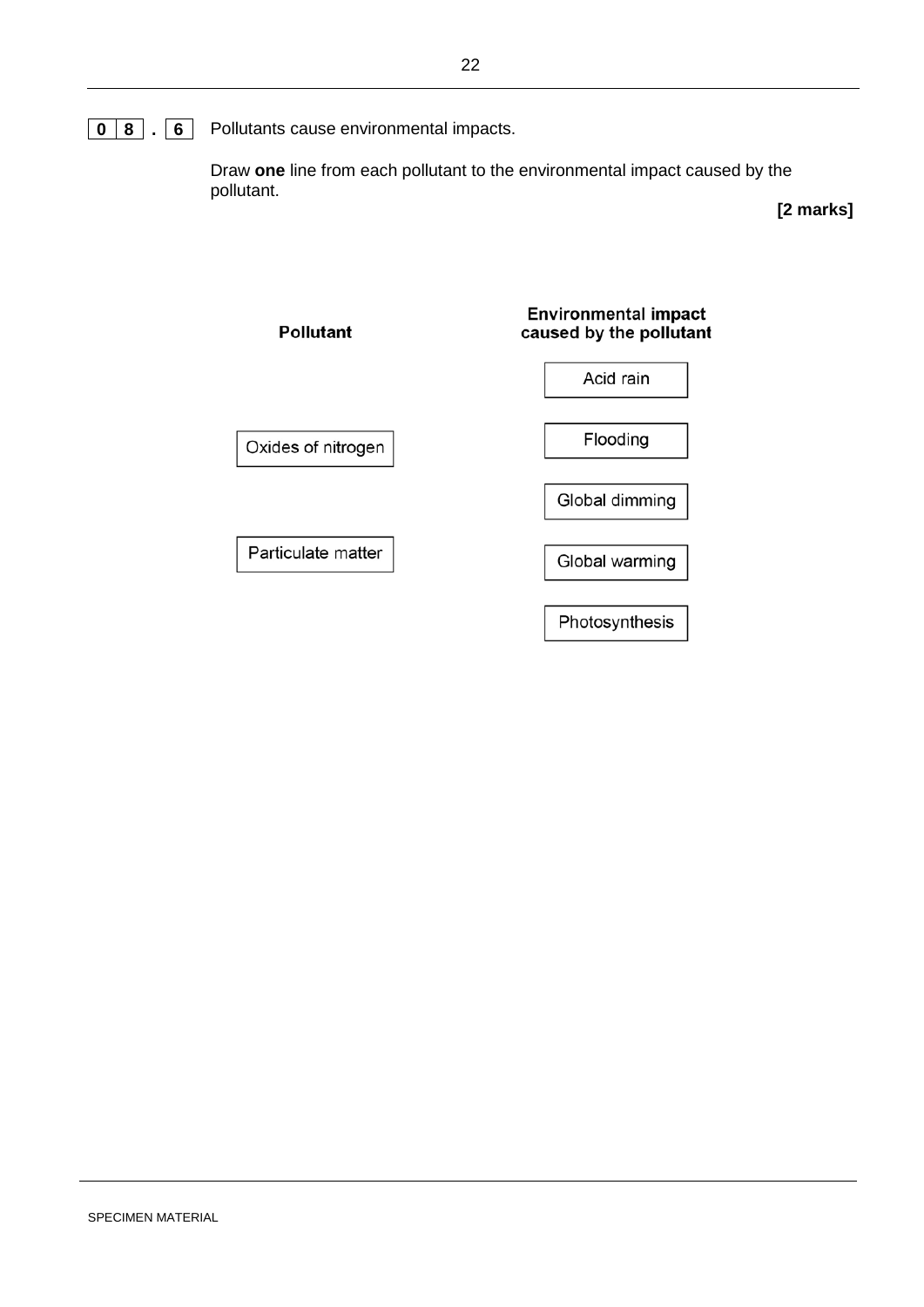**0 9** A student investigated the rate of reaction between marble chips and hydrochloric acid.

**Figure 9** shows the apparatus the student used.



**Figure 9**



Tick **one** box.



**Question 9 continues on the next page**

**[1 mark]**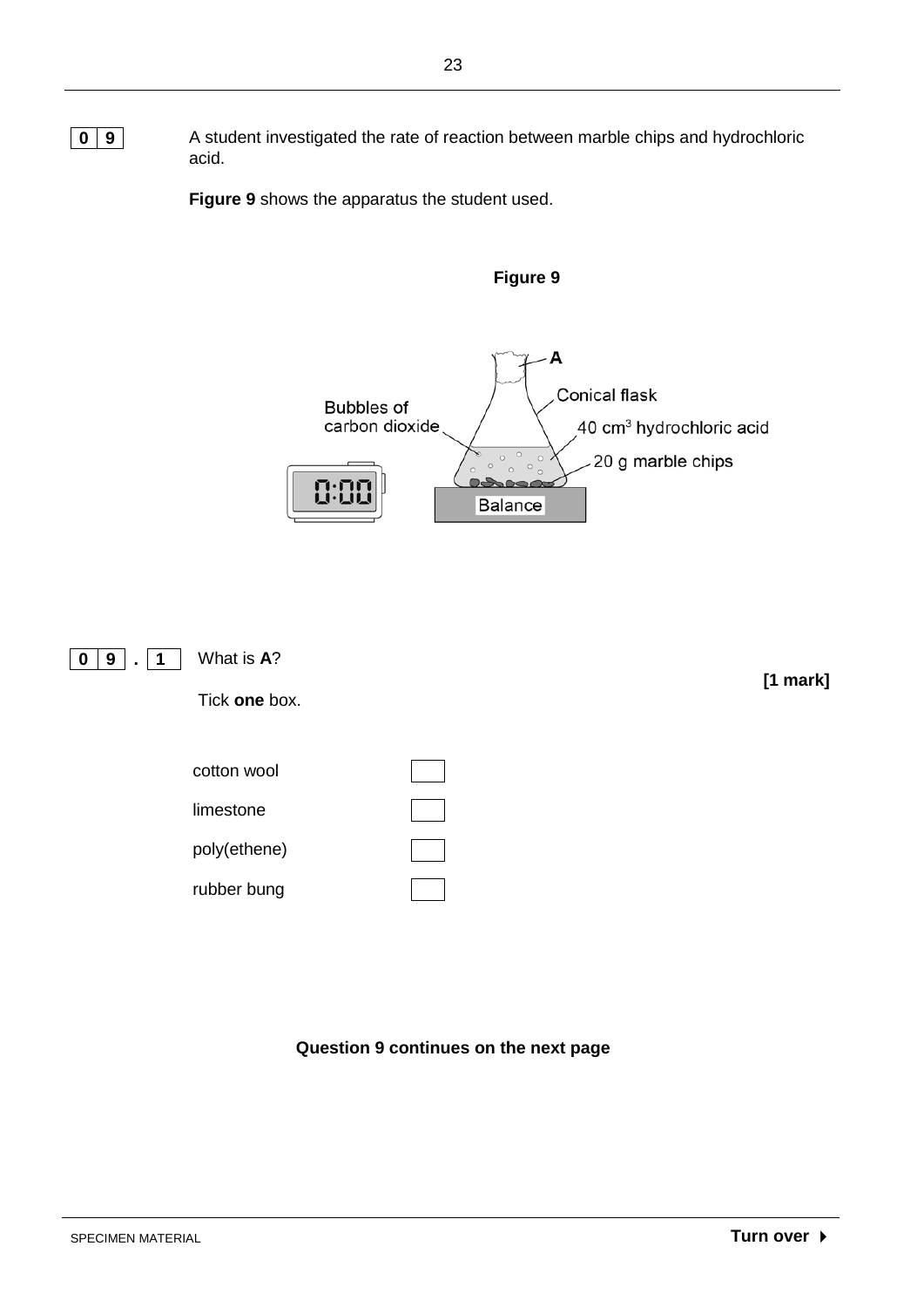#### **0 9 . 2 Table 4** shows the student's results for one investigation.

| Table 4             |                          |  |
|---------------------|--------------------------|--|
| <b>Time</b><br>in s | <b>Mass lost</b><br>in g |  |
| 0                   | 0.0                      |  |
| 20                  | 1.6                      |  |
| 40                  | 2.6                      |  |
| 60                  | 2.9                      |  |
| 80                  | 3.7                      |  |
| 100                 | 4.0                      |  |
| 120                 | 4.0                      |  |

#### On **Figure 10**:

- Plot these results on the grid.
- Draw a line of best fit.





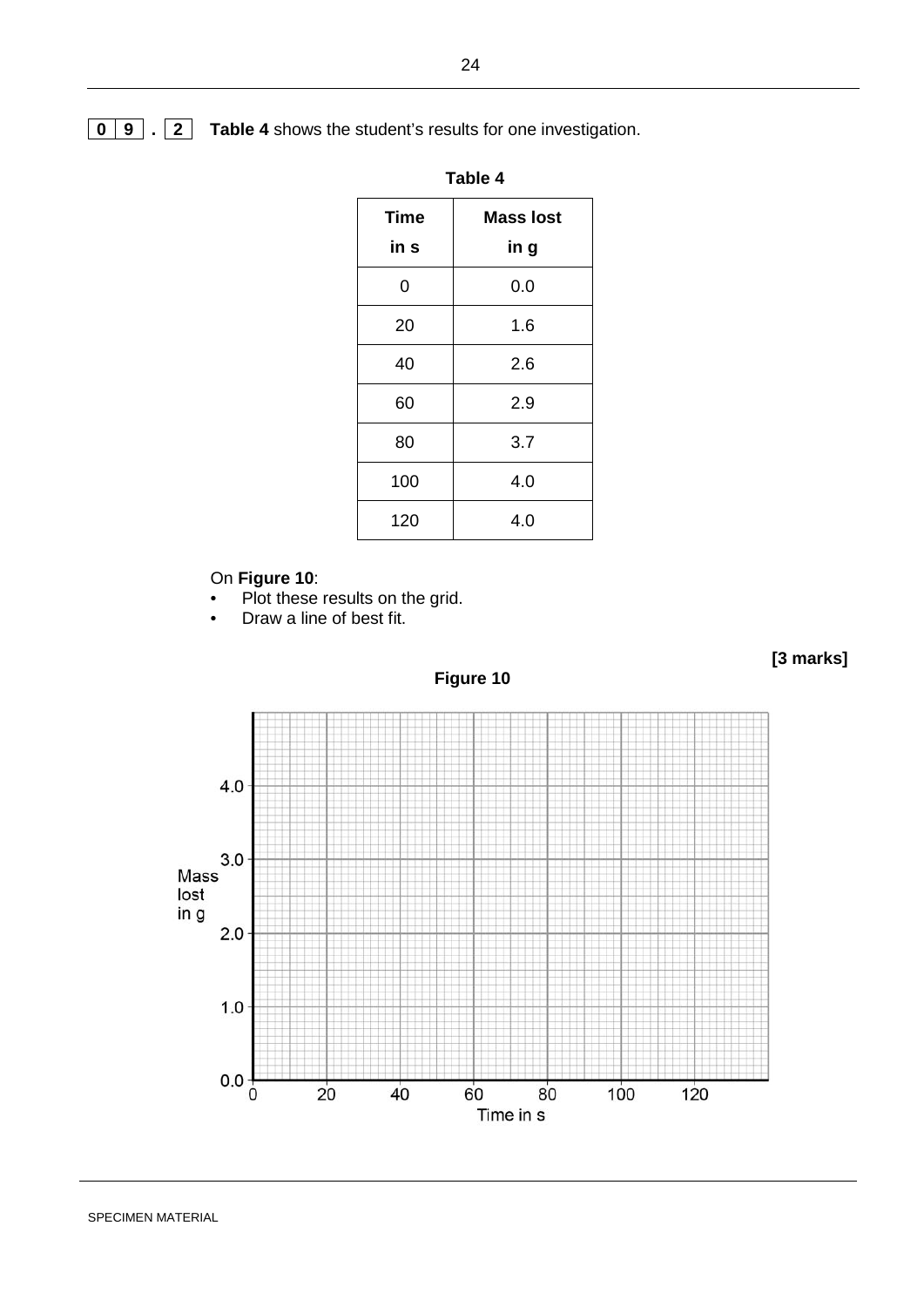### **0 9 . 3** Use **Figure 10** to complete **Table 5**.

**[2 marks]**

#### **Table 5**

| Mass lost after 0.5 minutes         |  |
|-------------------------------------|--|
| Time taken to complete the reaction |  |

**0 9 . 4** The equation for the reaction is:

 $2HCl(aq)$  + CaCO<sub>3</sub>(s)  $\rightarrow$  CaCl<sub>2</sub>(aq) + H<sub>2</sub>O(l) + CO<sub>2</sub>(g)

Explain why there is a loss in mass in this investigation.

**[2 marks]**

**Question 9 continues on the next page**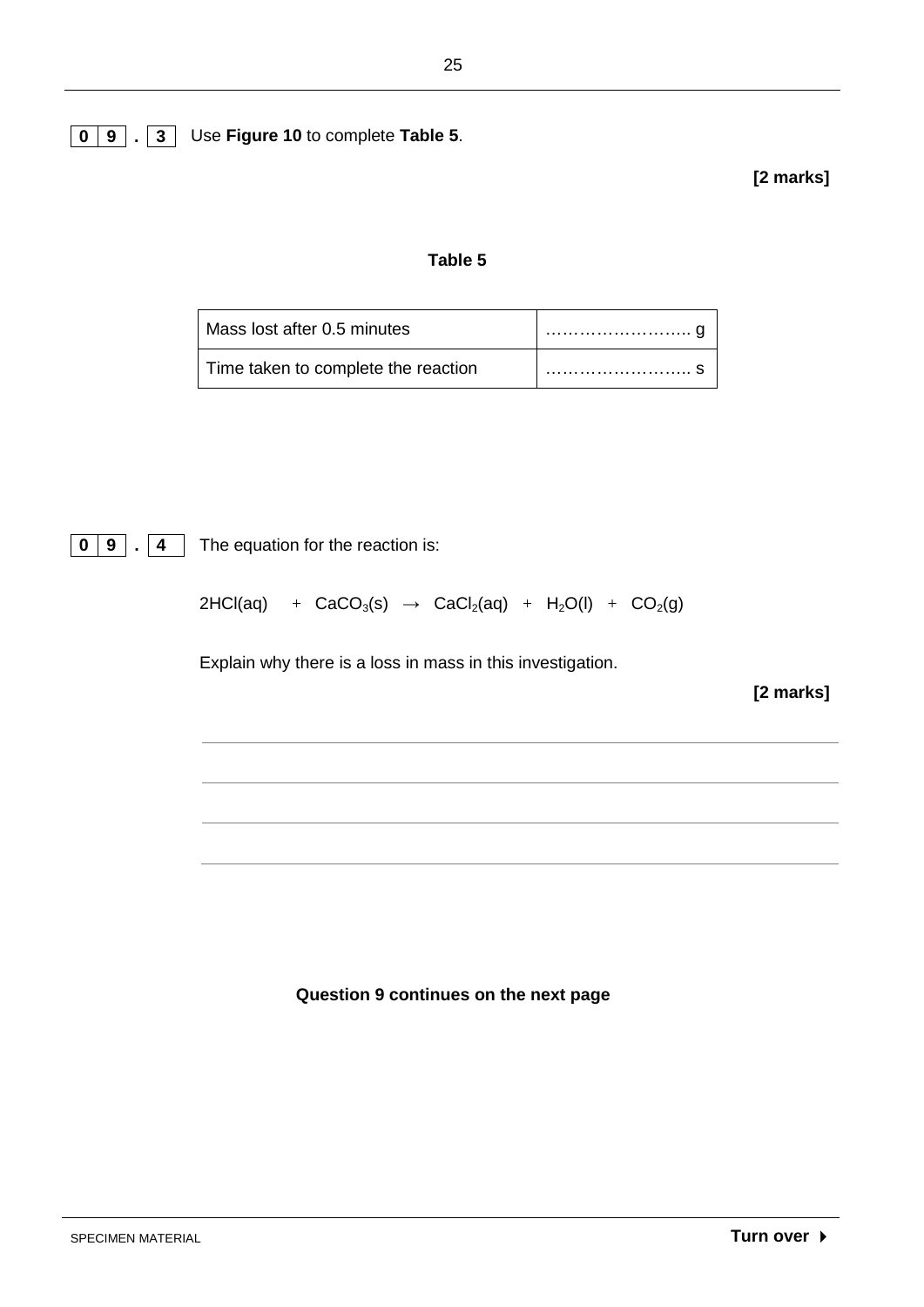### **0 9 . 5** Another student investigated the rate of a different reaction.

**Table 6** shows the results from the different reaction.

#### **Table 6**

| Mass lost when the reaction was complete | $9.85$ g                |
|------------------------------------------|-------------------------|
| Time taken to complete the reaction      | 2 minutes 30<br>seconds |

Calculate the mean rate of the reaction using **Table 6** and the equation:

**[2 marks]**

mean rate of reaction =  $\frac{\text{mass lost in g}}{\text{time taken in s}}$ 

Give your answer to two decimal places.

Mean rate of reaction  $=$  g/s

**0** | **9**  $\vert \cdot \vert$  **6** | The student measured the change in mass of the reactants.

Describe another method, other than measuring the change in mass of the reactions, that the student could have used to find the rate of the reaction between marble chips and hydrochloric acid.

**[2 marks]**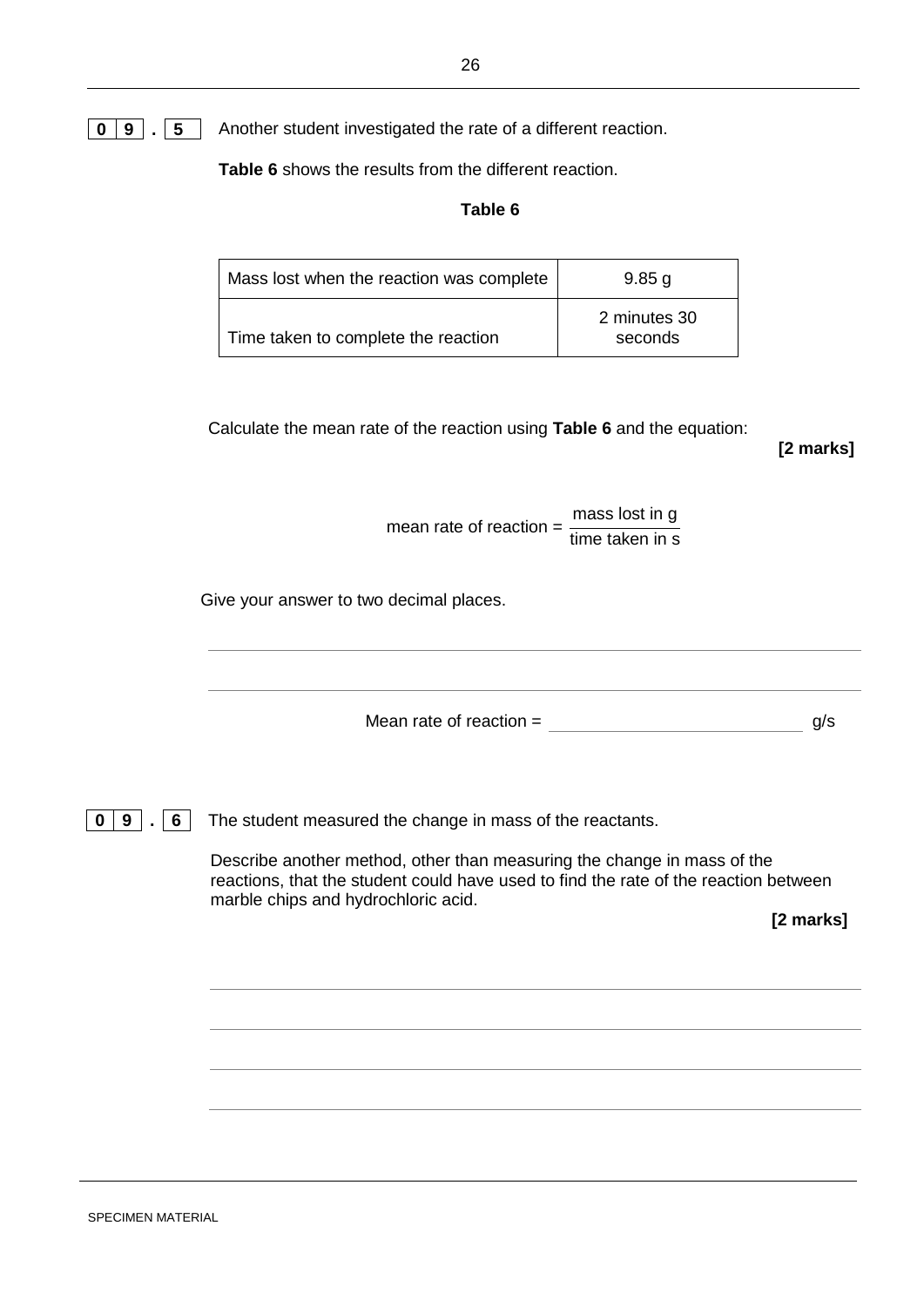**0 9 . 7** Another student planned to investigate the effect of temperature on the rate of reaction. The student predicted that the rate of reaction would increase as the temperature was increased.

Give **two** reasons why the student's prediction is correct.

**[2 marks]**

Tick **two** boxes.

| The particles are more concentrated.      |  |
|-------------------------------------------|--|
| The particles have a greater mass.        |  |
| The particles have a larger surface area. |  |
| The particles have more energy.           |  |
| The particles move faster.                |  |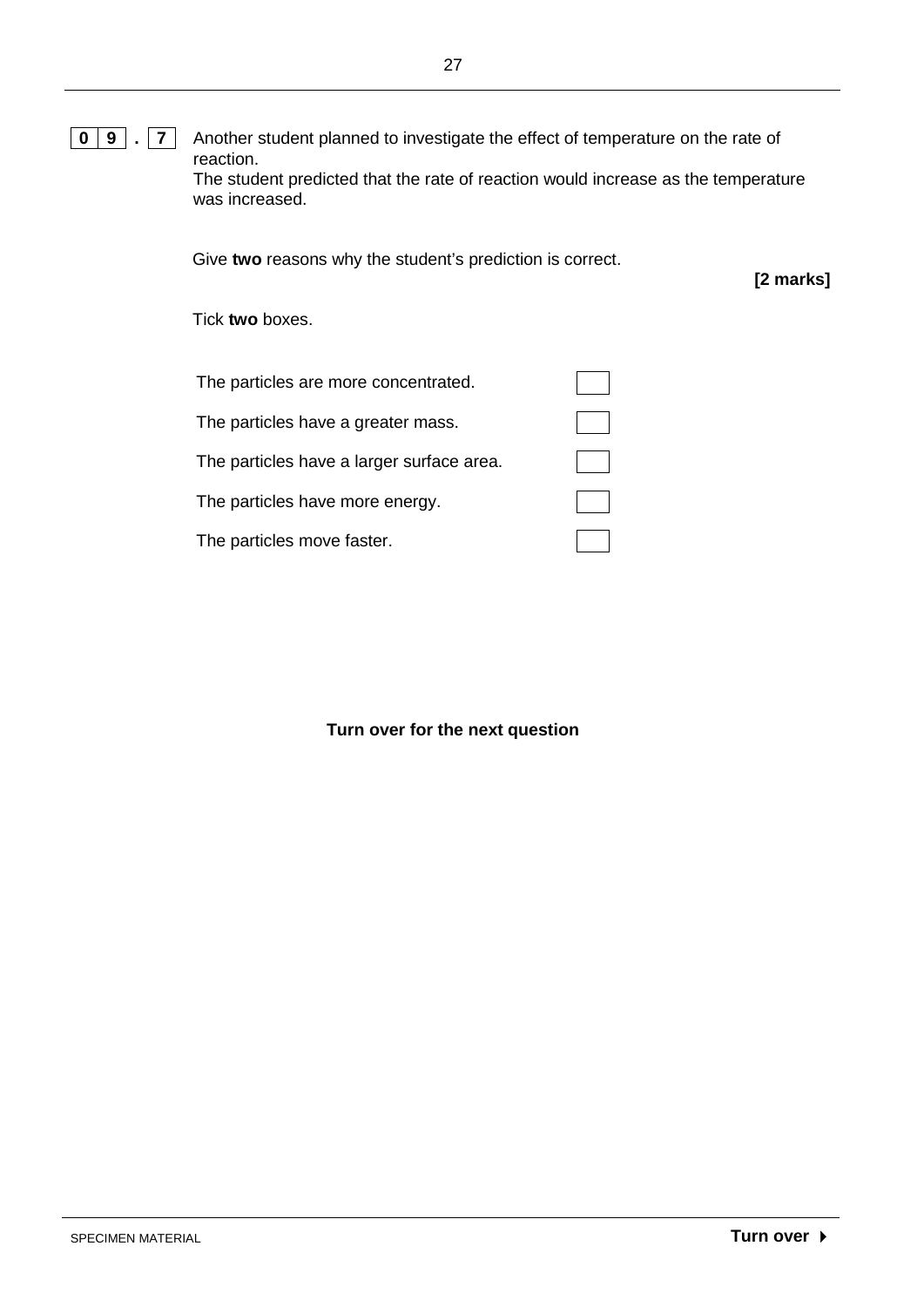| 0 | Water from a lake in the UK is used to produce drinking water. |           |
|---|----------------------------------------------------------------|-----------|
|   | What are the two main steps used to treat water from lakes?    |           |
|   | Give a reason for each step.                                   | [2 marks] |
|   | Step 1                                                         |           |
|   | Reason                                                         |           |
|   | Step 2                                                         |           |
|   | Reason                                                         |           |

**1 0 . 2** Explain why it is more difficult to produce drinking water from waste water than from water in lakes.

**[3 marks]**

SPECIMEN MATERIAL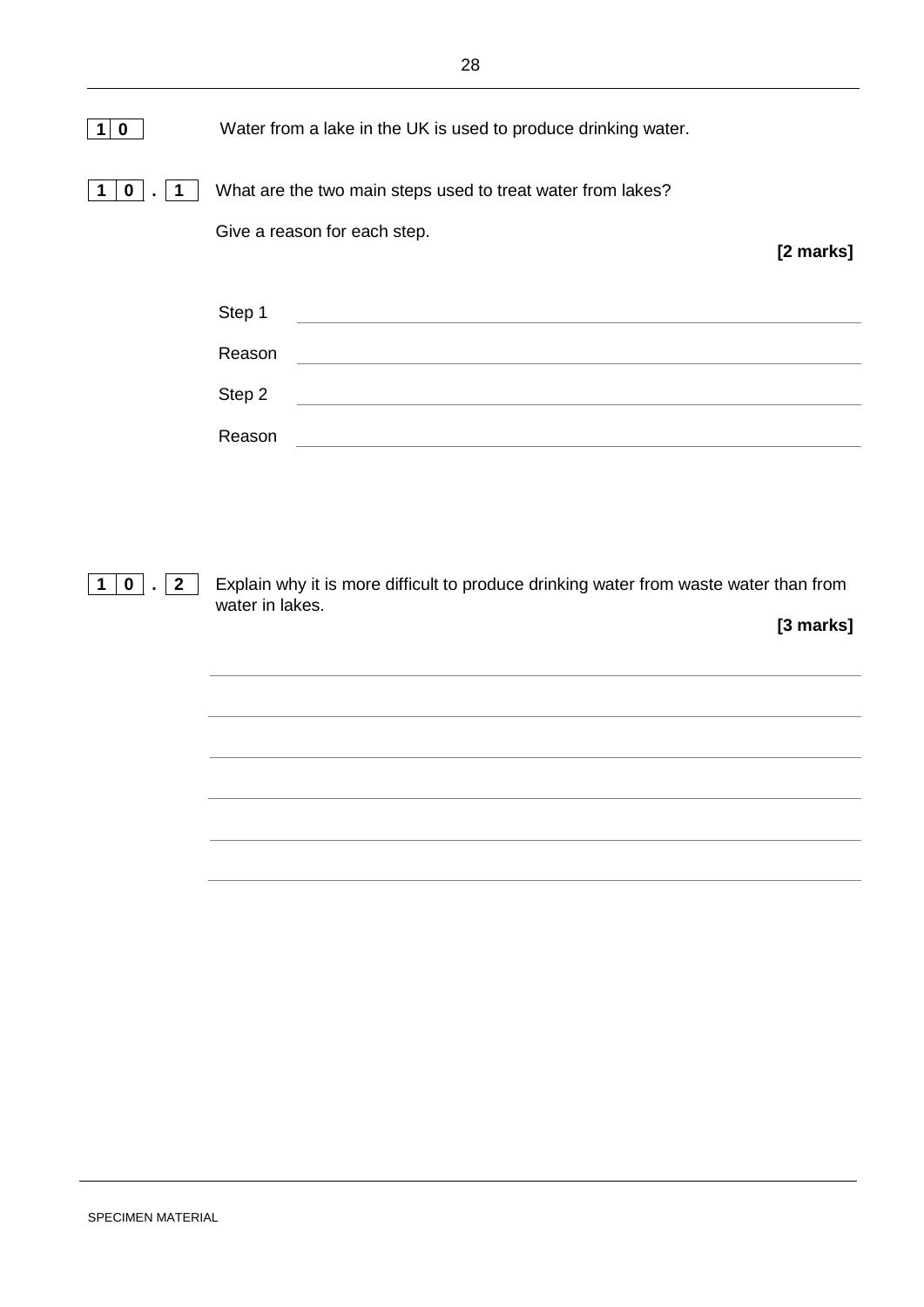**1 0 . 3** Some countries make drinking water from sea water.

Complete **Figure 11** to show how you can distil salt solution to produce and collect pure water.

Label the following:

- pure water
- salt solution

**[3 marks]**





**Question 10 continues on the next page**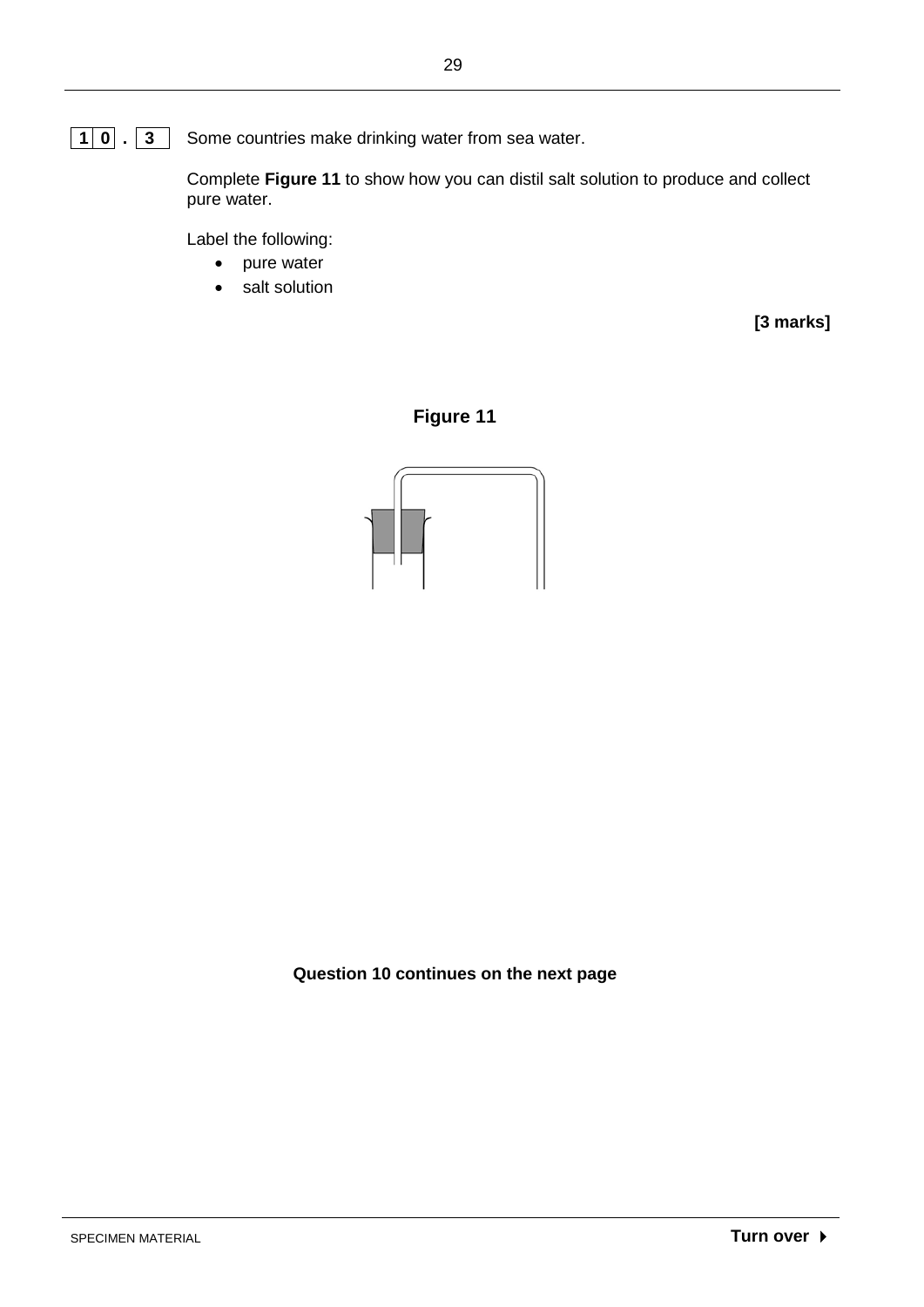| 0<br>4<br>$\blacksquare$ | How could the water be tested to show it is pure?             |            |
|--------------------------|---------------------------------------------------------------|------------|
|                          | Give the expected result of the test for pure water.          | [2 marks]  |
|                          |                                                               |            |
|                          |                                                               |            |
|                          |                                                               |            |
|                          |                                                               |            |
| $0$   .<br>-1            | 5   Why is producing drinking water from sea water expensive? |            |
|                          |                                                               | $[1$ mark] |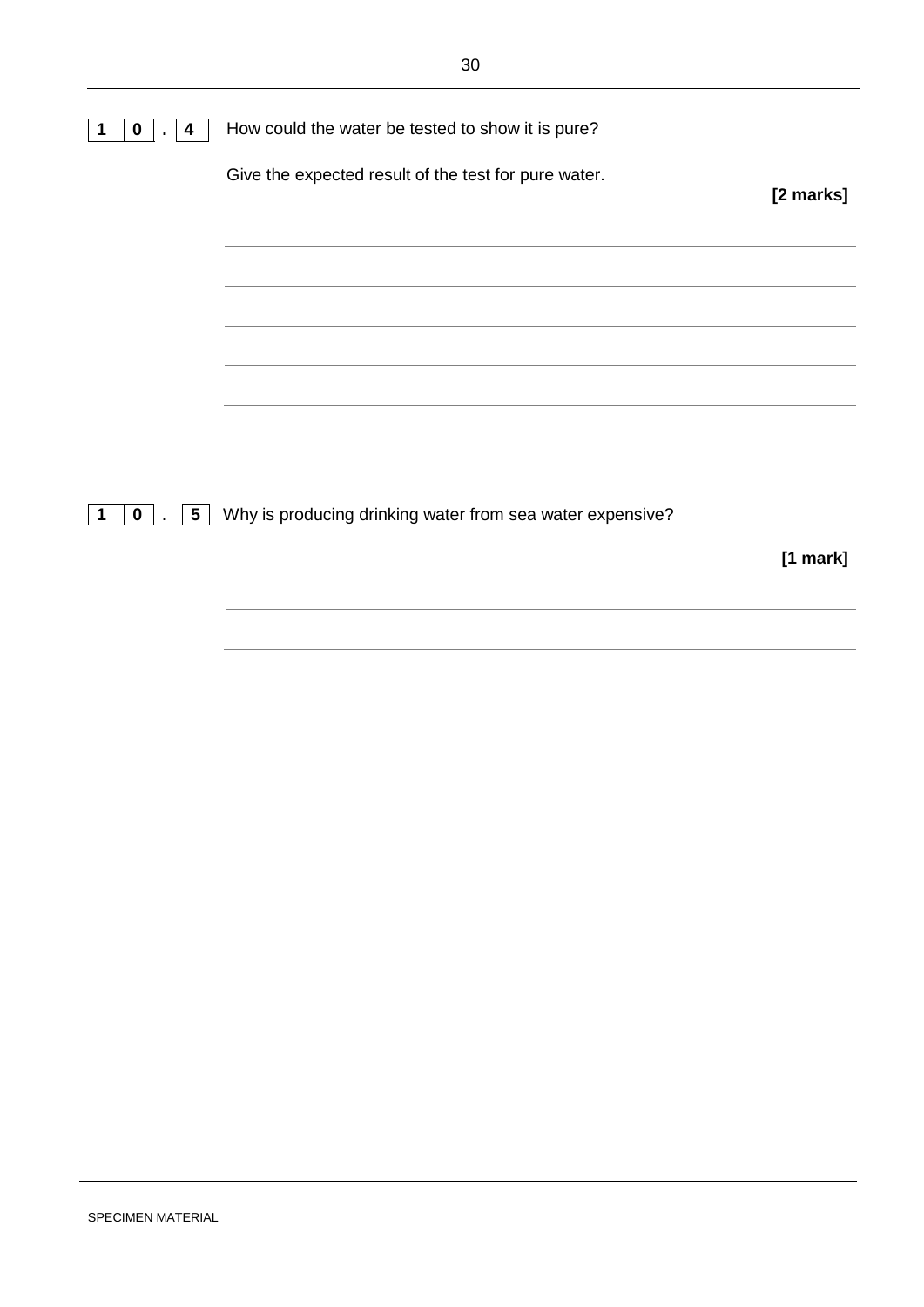**1 1 Figure 12** shows six test tubes a student set up to investigate the rusting of iron.

This is the method used for each test tube.

- 1. Measure the mass of the nail using a balance.
- 2. Leave the nail in the test tube for 6 days.
- 3. Measure the mass of the nail after 6 days.



#### **Figure 12**

**Question 11 continues on the next page**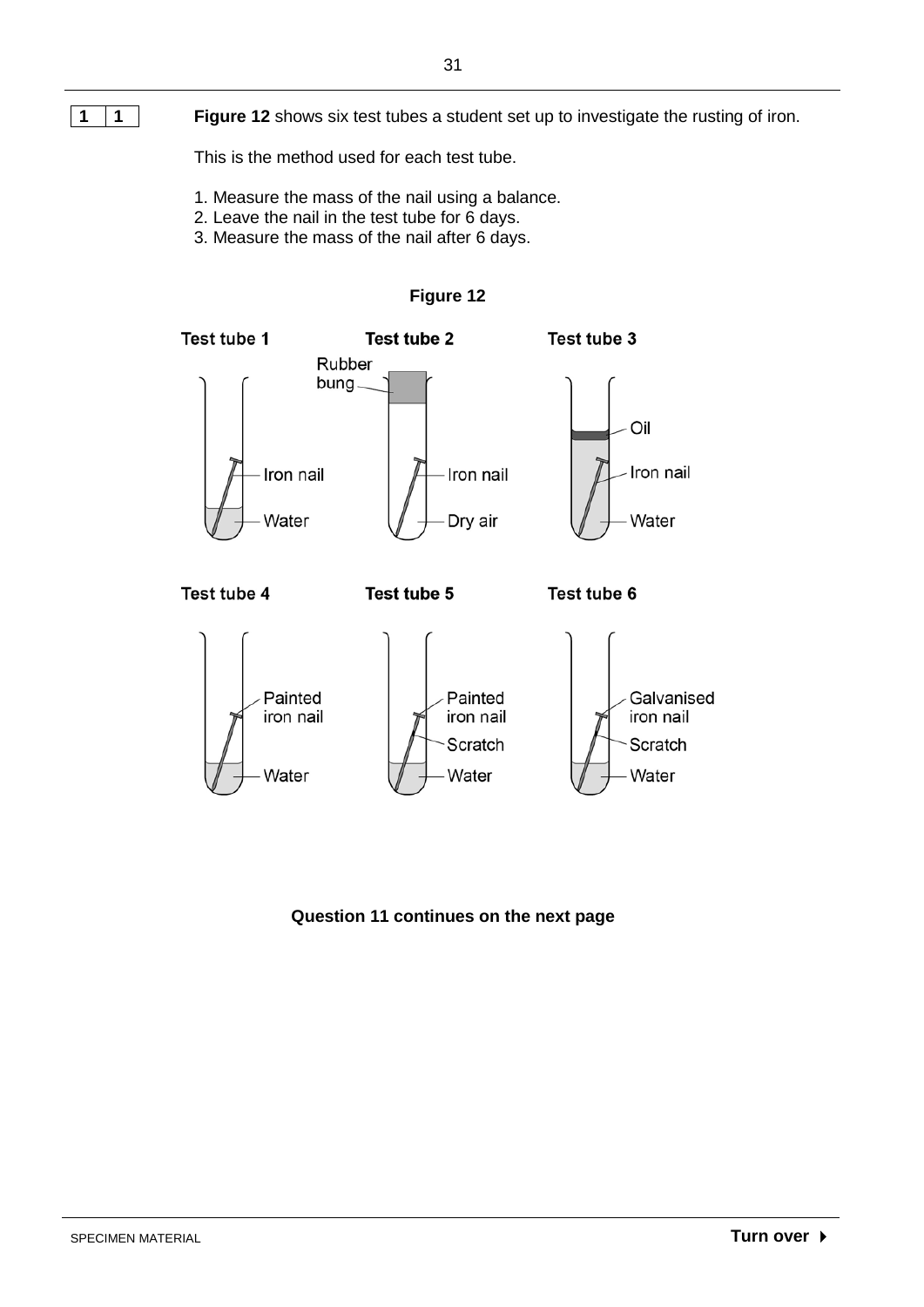**Table 7** shows the student's measurements.

#### **Table 7**

| <b>Test tube</b> | Mass of nail in g | <b>Mass of nail after</b><br>6 days in g |
|------------------|-------------------|------------------------------------------|
| 1                | 8.45              | 8.91                                     |
| $\mathbf{2}$     | 8.46              | 8.46                                     |
| 3                | 8.51              | 8.51                                     |
| 4                | 9.65              | 9.65                                     |
| 5                | 9.37              | 9.45                                     |
| 6                | 9.79              | 9.79                                     |

#### **1 . 1** What is the resolution of the balance the student used?

Tick **one** box.

|  | $1 \times 10^{-3}$ g         |  |
|--|------------------------------|--|
|  | $1 \times 10^{-2}$ g         |  |
|  | $1 \times 10^{-1}$ g         |  |
|  | 1 $\times$ 10 <sup>2</sup> g |  |

**[1 mark]**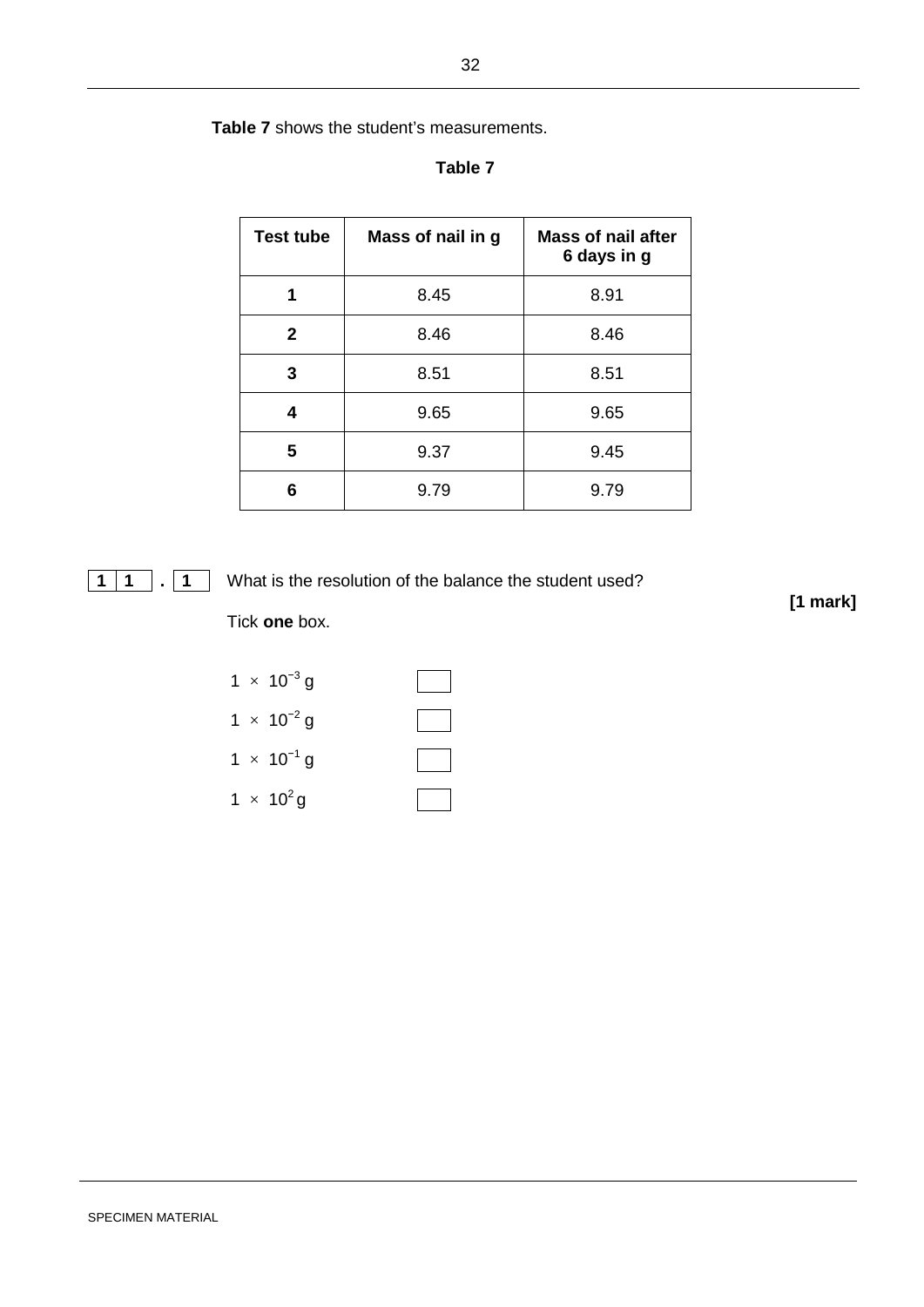**1 1 . 2** Calculate the difference in percentage increase in mass after 6 days of the nail in test tube **1** and the nail in test tube **5**.

| Give your answer to three significant figures. | [4 marks] |
|------------------------------------------------|-----------|
|                                                |           |
|                                                |           |
|                                                |           |
|                                                |           |
|                                                |           |
|                                                |           |
|                                                |           |

Difference in percentage increase in mass = \_\_\_\_\_\_\_\_\_\_\_\_\_\_\_\_\_\_\_\_\_\_\_\_ %

**Question 11 continues on the next page**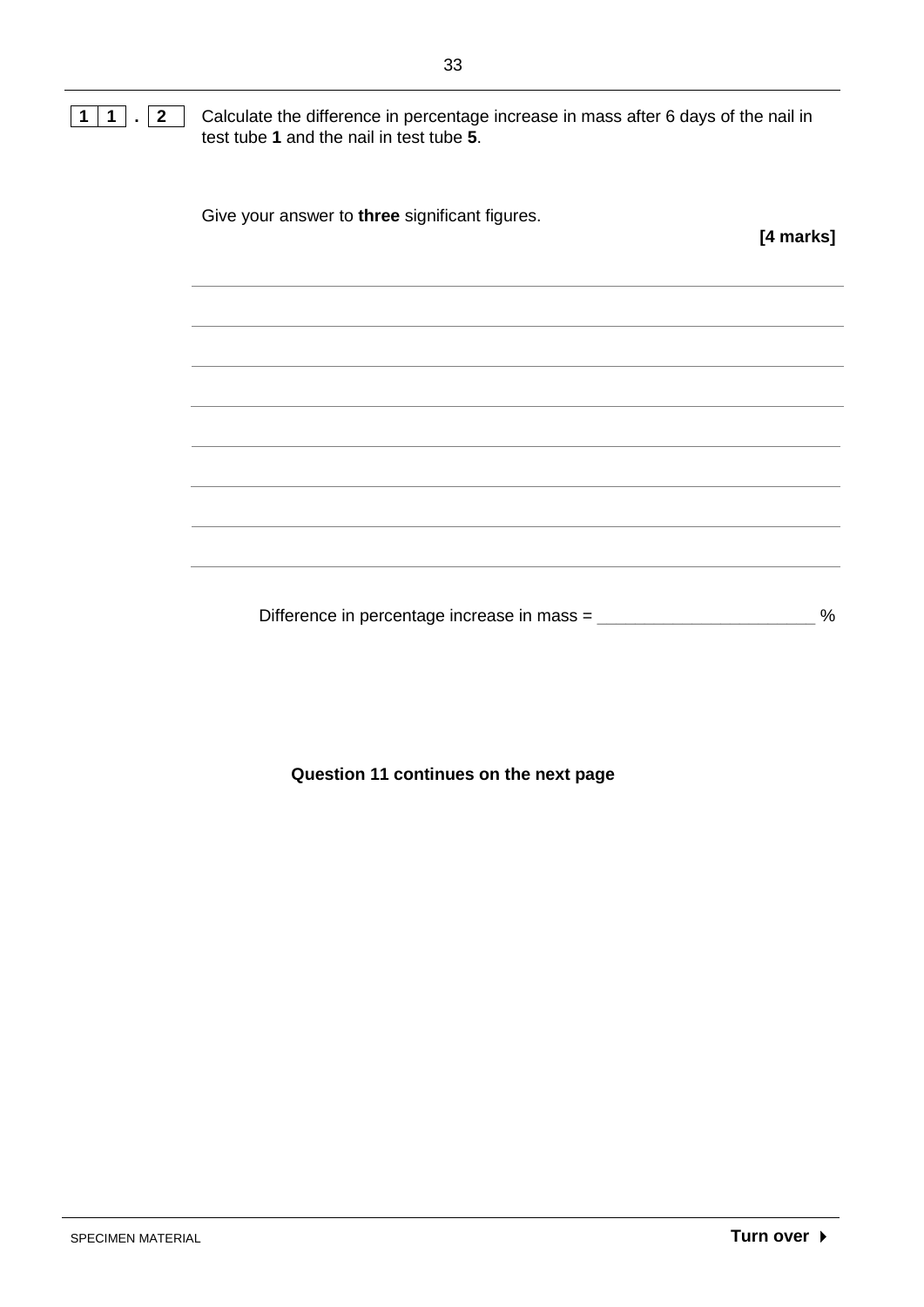

**1 1 . 4** Rust is hydrated iron(III) oxide.

Complete the word equation for the reaction.

**[2 marks]**

+ + → hydrated iron(III) oxide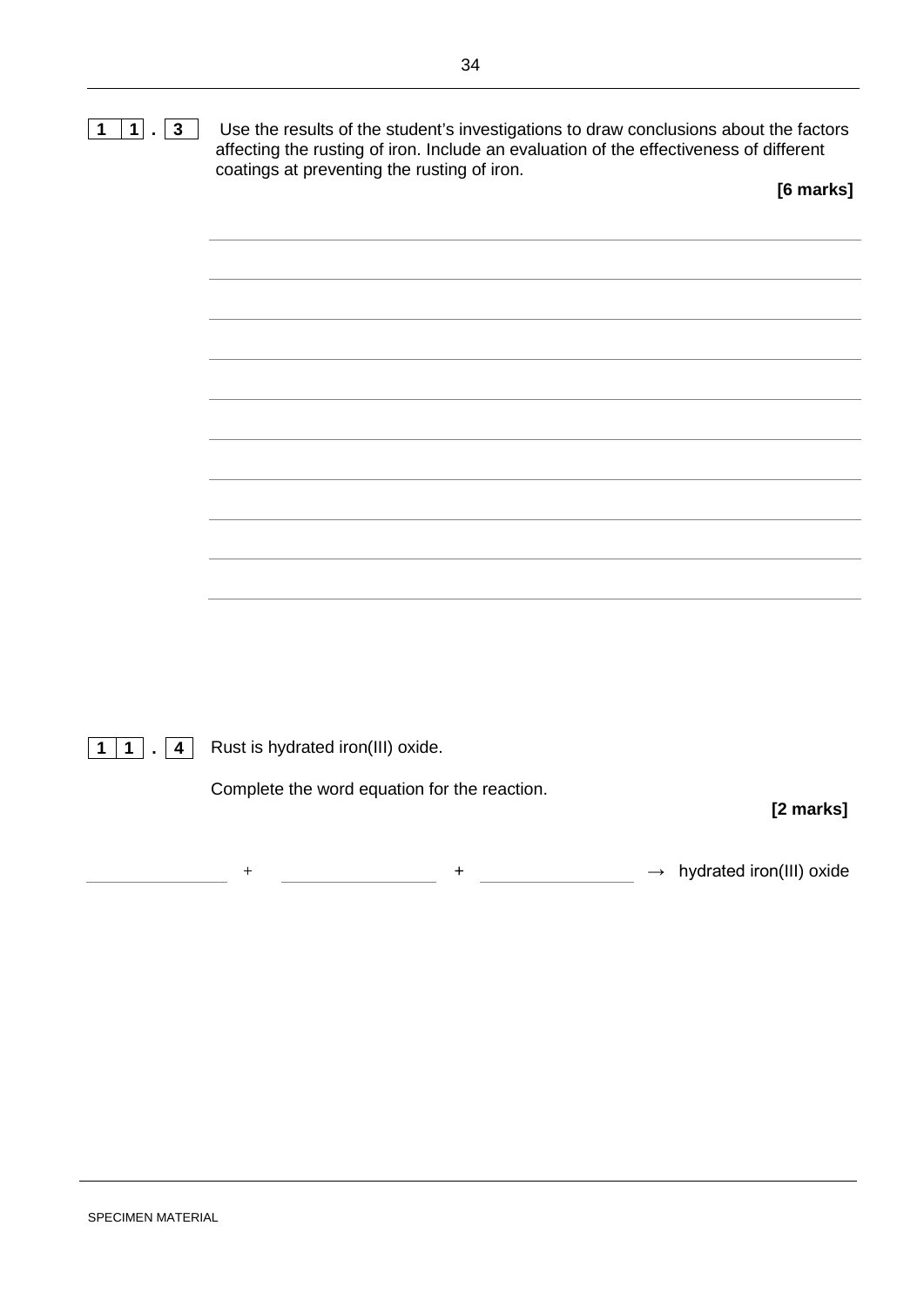





**1 2 . 1** Plot the points and draw a line on **Figure 13** to show the percentage of milk bottles made from materials **other** than glass between 1975 and 2010.

**[3 marks]**

**Question 12 continues on the next page**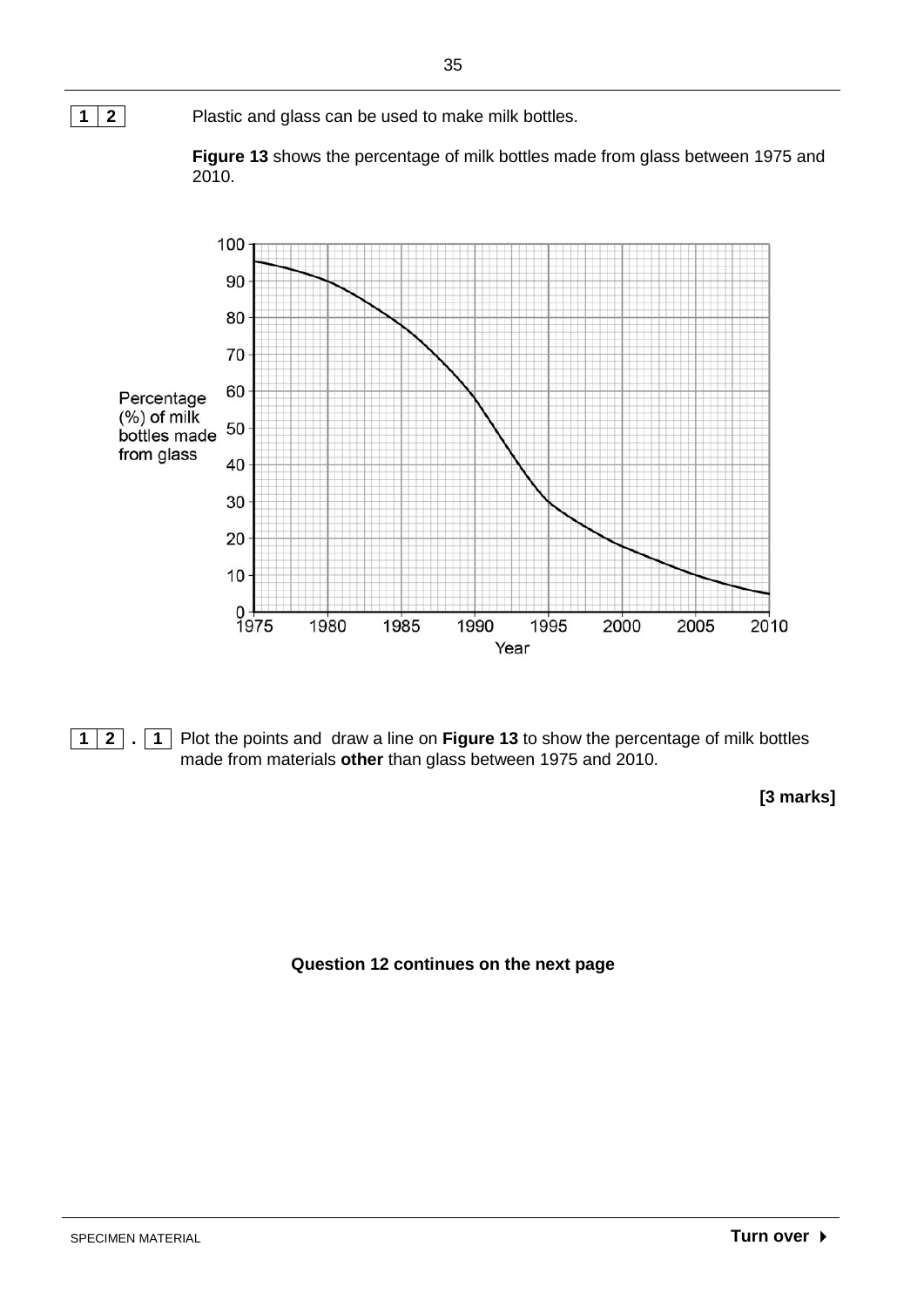#### **Table 8**

|                                                               | <b>Glass milk bottle</b>                                   | <b>Plastic milk bottle</b>                                                      |
|---------------------------------------------------------------|------------------------------------------------------------|---------------------------------------------------------------------------------|
| Raw materials                                                 | Sand, limestone, salt                                      | Crude oil                                                                       |
| Bottle material                                               | Soda-lime glass                                            | HD poly(ethene)                                                                 |
| Initial stage in<br>production of bottle<br>material          | Limestone and salt<br>used to produce<br>sodium carbonate. | Production of naphtha fraction.                                                 |
| Maximum temperature<br>in production process                  | 1600 °C                                                    | 850 °C                                                                          |
| Number of times bottle<br>can be used for milk                | 25                                                         | 1                                                                               |
| Size(s) of bottle                                             | $0.5$ dm <sup>3</sup>                                      | 0.5 dm <sup>3</sup> , 1 dm <sup>3</sup> , 2 dm <sup>3</sup> , 3 dm <sup>3</sup> |
| Percentage (%) of<br>recycled material used<br>in new bottles | 50%                                                        | 10%                                                                             |

 Evaluate the production and use of bottles made from soda-lime glass and those made from HD poly(ethene).

Use the information given and your knowledge and understanding to justify your choice of material for milk bottles.

#### **[6 marks]**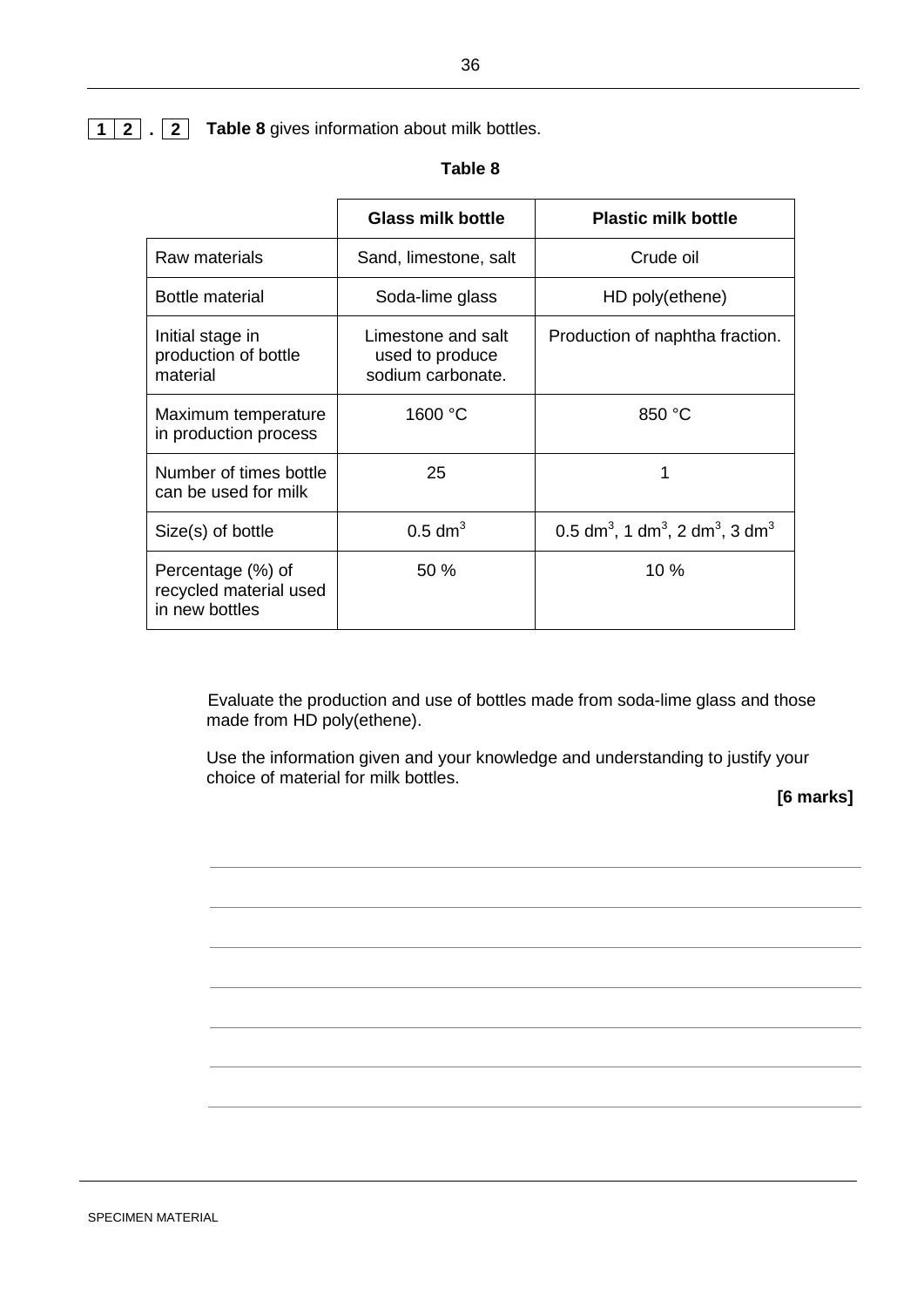**END OF QUESTIONS**